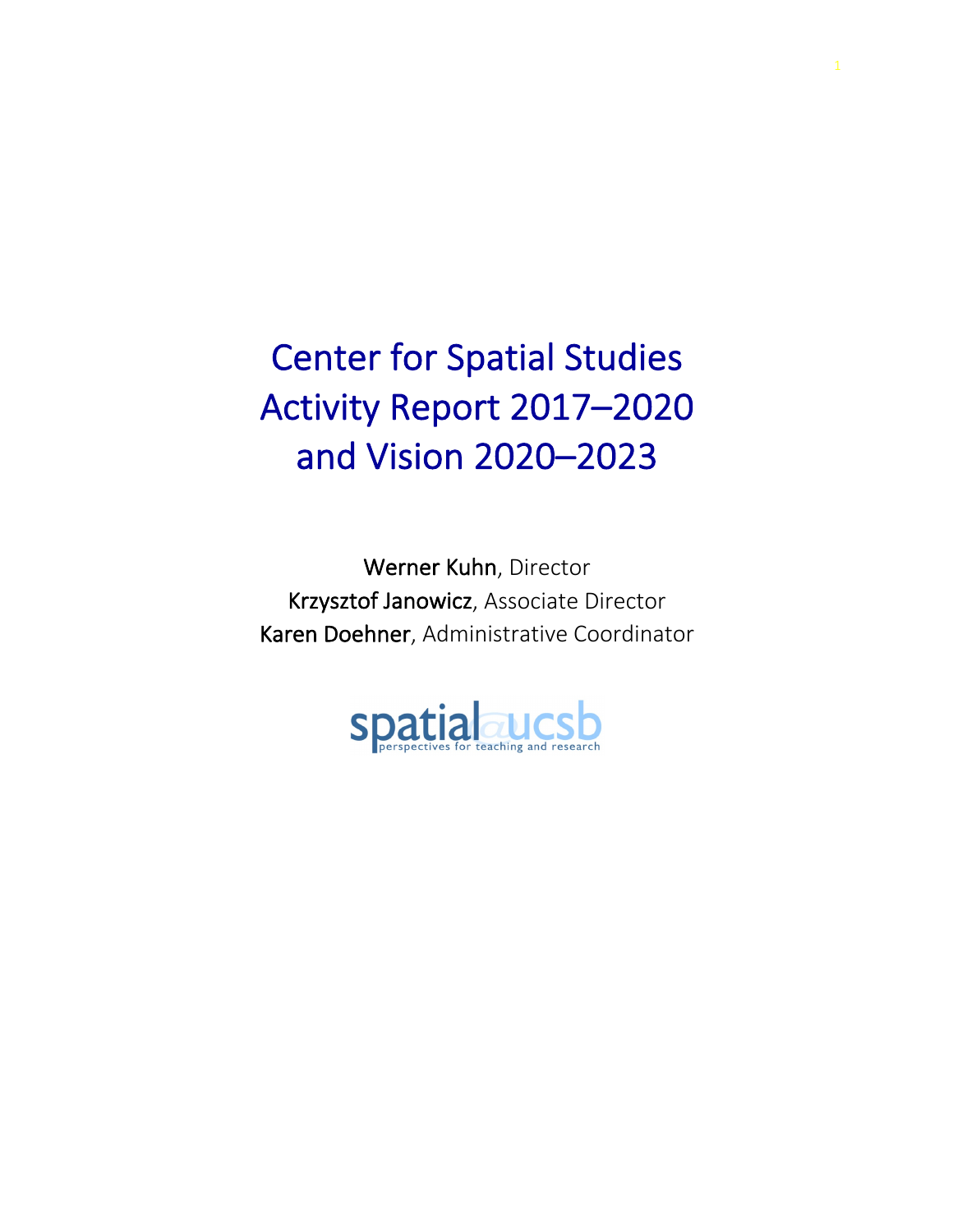# **Table of Contents**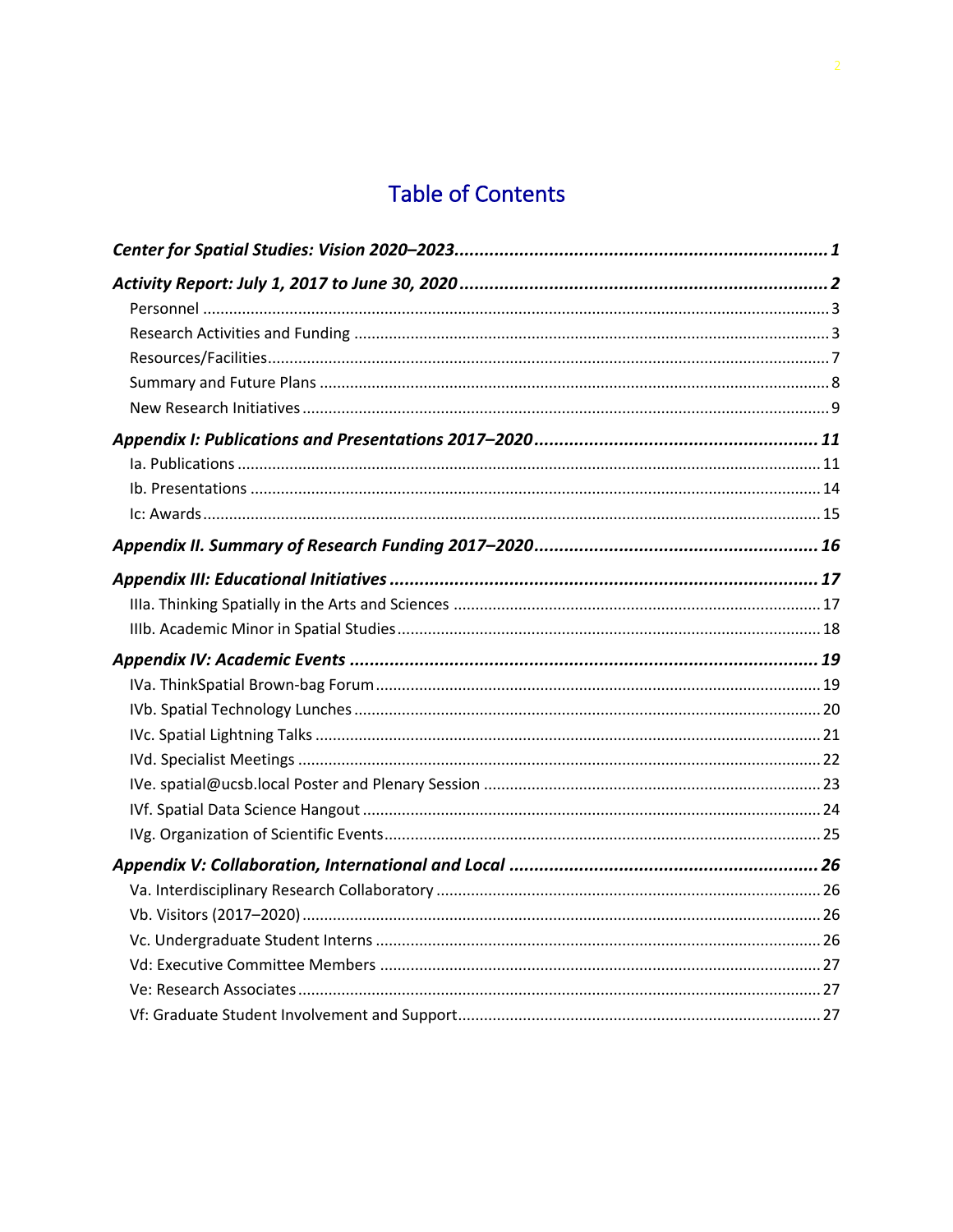## Center for Spatial Studies: Vision 2020–2023

The Center for Spatial Studies engages in convergence research, outreach, and service, to foster spatial thinking and computing within and across all academic disciplines. After focusing on raising awareness (2008–2012), on introducing spatially-enabled knowledge infrastructures (2013–2016), and on spatiallyenabled and sensor-driven smart communities (2017–2020), the center is well positioned to address a new cross-cutting theme. Under its new director, Dr. Krzysztof Janowicz (beginning July 2020), the Center will be shifting its focus to *Spatial Data Science* and *Knowledge Graphs*, thereby also connecting more closely to a campus emphasis that has steadily grown over the Center's past funding period. More specifically, the Center will focus on *spatiotemporally-explicit* machine learning models operating on these graphs.

The Center has already made significant and internationally visible contributions toward this new focus in 2019/2020 by securing a prestigious \$1 million grant as part of NSF's new Convergence Accelerator initiative (8.5% acceptance rate), obtaining gift grants from industry, hosting an international specialist meeting, publishing papers on the topic in top-tier research outlets both in Geographic Information Science (GIScience) and Computer Science, and participating in several campus efforts, including the Masters of Environmental Data Science (MEDS), the proposal to establish a Bachelor of Science in Data Science, and the proposed Master of Science in GIS (MSGIS). Pursuing this new focus integrates well with UCSB's and the UC system's interest in Data Science as well as priorities of industry and government agencies across the country and internationally.

The underlying new paradigm behind knowledge graphs is transformative in a sense that it enables the retrieval, integration, and reuse, of highly diverse datasets across the sciences and (digital) humanities on the level of individual data records, not merely metadata. The Center's current research on open knowledge networks, for instance, combines soil health data with historic slave trade records to gain a holistic understanding of food systems and their sustainability under social and environmental stress.

Following the insight that understanding *when and where* things happen is key to understanding *why* they happened or will happen<sup>1</sup>, our **vision** is to demonstrate how (geographic) space and time act as convergence catalysts to integrate heterogeneous data across domains to answer complex social and scientific questions that cannot be answered from within one domain alone. Our mission is to develop spatially and temporally explicit Artificial Intelligence (AI) techniques for the creation, filtering, linkage, synthesis, prediction, and forecasting of information in large-scale, cross-domain knowledge graphs. A specific application we are pursuing is to provide contextualized, real-time insights for supply chains across different sectors. We aim at demonstrating how—in a densely connected world—this type of application requires data from sources as diverse as transportation, health, climate change, communication, and historical accounts.

Given that these are the Center's and the new director's core areas and expertise, the Center's success stories in 2019/2020, its track record in fostering campus, national, and international crossdisciplinary collaborations, as well as UCSB's excellence in environmental sciences, GIScience, and computer science, the Center is poised to **provide leadership in spatial data science** and, more

 <sup>1</sup> Warf, Barney, and Santa Arias. "Introduction: the reinsertion of space in the humanities and social sciences." In *The Spatial Turn*, pp. 17–26. Routledge, 2008.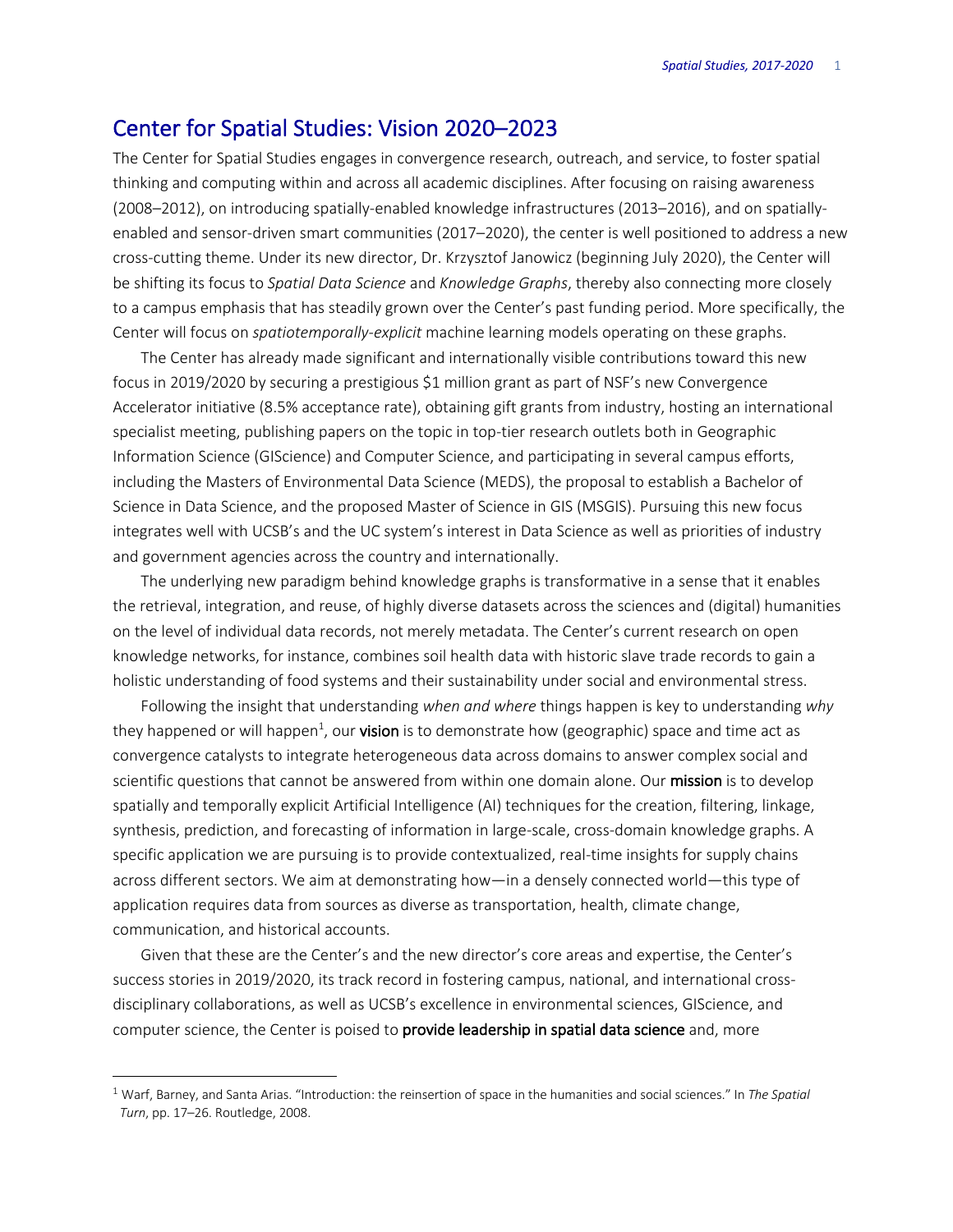specifically, in the sub areas of knowledge graphs and spatio-temporal reasoning to lead the field for the UC system as well as nationally and internationally for years to come.

The Center will also redesign its internal structure to implement a faculty affiliate program to make full use of the expertise across campus and foster the joint authoring of competitive proposals to NSF and beyond. The Center has already taken these steps as is evident from the current and pending proposals listed in this report (p. 7), e.g., the proposed virtual AI institute for agriculture and food systems and more specifically AI-driven precision agriculture.

## Activity Report: July 1, 2017 to June 30, 2020

The vision inspiring the Center for Spatial Studies (spatial@ucsb) is that spatial thinking and computing can serve all disciplines and promote interdisciplinary problem solving in a connected world. The Center mission, thus, is to engage in convergence research on how people and technology solve spatial problems in the natural and social sciences, as well as in engineering, the humanities, and the arts with a strong focus on novel computation methods from the data sciences. The University of California has been known as a world leader in the arena of spatial studies, holding a strong reputation worldwide.

This report provides an overview of the Center's personnel, resources, and activities in research, outreach, and education, and describes the Center's initiatives from July 1, 2017 to June 30, 2020. In addition, this report proposes new initiatives for sustaining and expanding the Center's mission on campus, nationally, and internationally.

The Center was founded in July 2007 through an initiative by Michael Goodchild (Director and Prof. Emeritus of Geography), who directed the Center until his retirement in July 2012. Mary Hegarty (Dept. of Psychological & Brain Sciences) served as interim director from 2012 to 2013, until Werner Kuhn was appointed Chair of the Jack and Laura Dangermond Endowment, Director of the Center, and Professor in the Dept. of Geography. Krzysztof Janowicz was appointed Associate Director in the summer of 2017.

The Center provides a number of innovative services to the academic community at UCSB, nationally, and internationally. These include:

- Two regular seminar series (ThinkSpatial Brown Bags, Spatial Technology Lunches), where each seminar attracts between 20–40 participants. These feature interdisciplinary speakers with valuable research interests that stimulate lively discussions cross-cutting disciplinary boundaries and that would otherwise not be available to the campus community.
- Two annual community outreach events that includes the academic community and the private and public sectors: spatial@ucsb.local (including a poster and plenary session, typically attended by 180–250 participants), and Spatial Lightning Talks (attended by 60-80 participants). Over time, we have seen an increase in the number and diversity of participants for both events.
- An annual 3-day specialist meeting on cross-disciplinary topics attended by national and international participants from industry and academia (20–45 participants, including both graduate students and early career academics as well as established leaders of their respective domains). These meetings have helped the Center to set the agenda on several important topics such as spatially-enabled data discovery and more recently Spatial Data Science. The series has been continuous for 32 years!
- Office space for (inter)national visitors and students, fostering knowledge exchange and collaborations; it also provides a **meeting space** that enables the Center to host meetings for its internal and external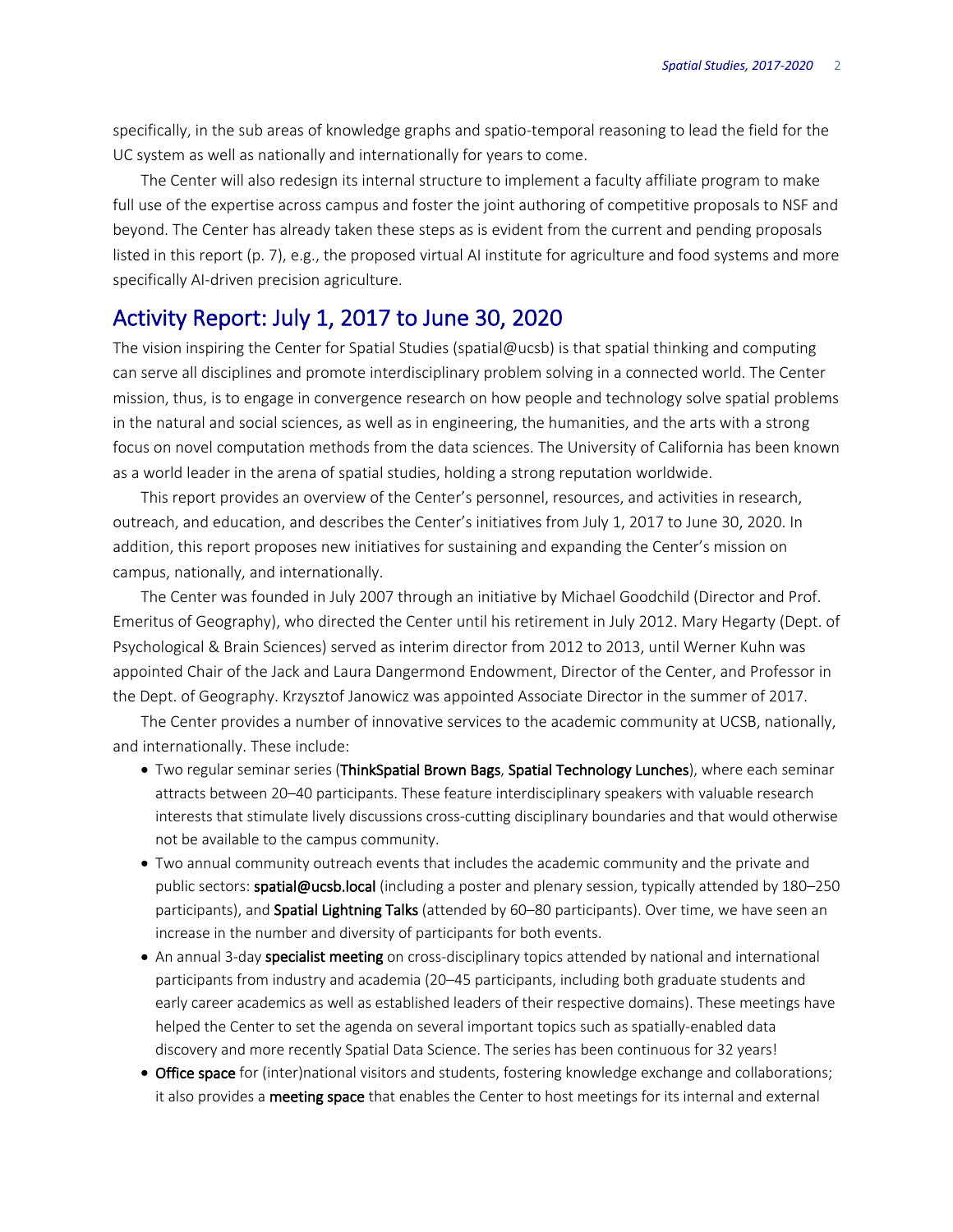activities. For the upcoming period, the Center intends to make even greater use of these resources by hosting regularly scheduled events such as the newly established graduate student-oriented research skills meetings (Spatial Data Hangout series). In February 2020, and fueled by a data donation from the industry, this has led to a subgroup of students and associate director Janowicz to work on a knowledge graph for the new coronavirus (COVID-19) and its impact on global transportation and supply chains. We take pride in our ability to engage students and colleagues with diverse research interests on problems of high importance and timeliness.

In the period covered in this report (2017–2020), the two Center co-directors have received \$1,578,791 in external funding and gifts, and have welcomed eight international scholars for extended visits and collaboration. A prominent highlight during this period is the Center's adjusted focus on (Spatial) Data Science and, more specifically, knowledge graphs, demonstrated by the Center's involvement in several campus initiatives, organized events, important grants from NSF and the industry, and several top-tier papers. Encouraged by these successes, the Center will expand its work in this direction for the following period with a particular focus on spatiotemporally explicit methods, models, and services for knowledge graphs.

Through these continued and new initiatives, the Center aspires to maintain its position as a role model and key enabler for spatially-enabled interdisciplinary science on campus, statewide, nationally, and internationally. Further strengthening its extramural funding is another of the Center's top priorities as is evident by the record of recently acquired and currently pending proposals.

### Personnel

The academic team leading the Center's activities includes Werner Kuhn (current director) and Krzysztof Janowicz (associate director). Kuhn will step down in June 2020, and Janowicz will assume full directorship of the Center. Going forward, the Center will have only one director, as requested by the Dean.

In winter 2019, Emmanuel Papadakis, a postdoctoral researcher from the University of Salzburg, Austria, was hired to complement the team. Research associates and members of the Executive Committee can be found in Appendices Vc and Vd.

The administrative personnel consists of a 3/4-time administrative coordinator (Karen Doehner), a part-time graduate student to organize the Spatial Technology Lunches and Spatial Lightning Talks and to manage the center website (Anagha Uppal), and part-time IT staff (Guylene Gadal and Alex Feldwinn, for server support, desktop support, and web services management). A complete list of center personnel is available in Appendix V (pp. 26–27).

Going forward we plan to adopt a faculty research affiliates-based model as implemented by other centers on campus. This will enable the Center to more effectively lead collaborations between faculty across campus, e.g., the joint acquisition of external grants. We expect that external funding will cover an increasing fraction of the costs for the administrative coordinator and postdocs and have phased our budget request accordingly.

### Research Activities and Funding

The Center's research over the past years has been driven by the interests and expertise of the Director and Associate Director, enriched and complemented by the interests of Associated Researchers, Visiting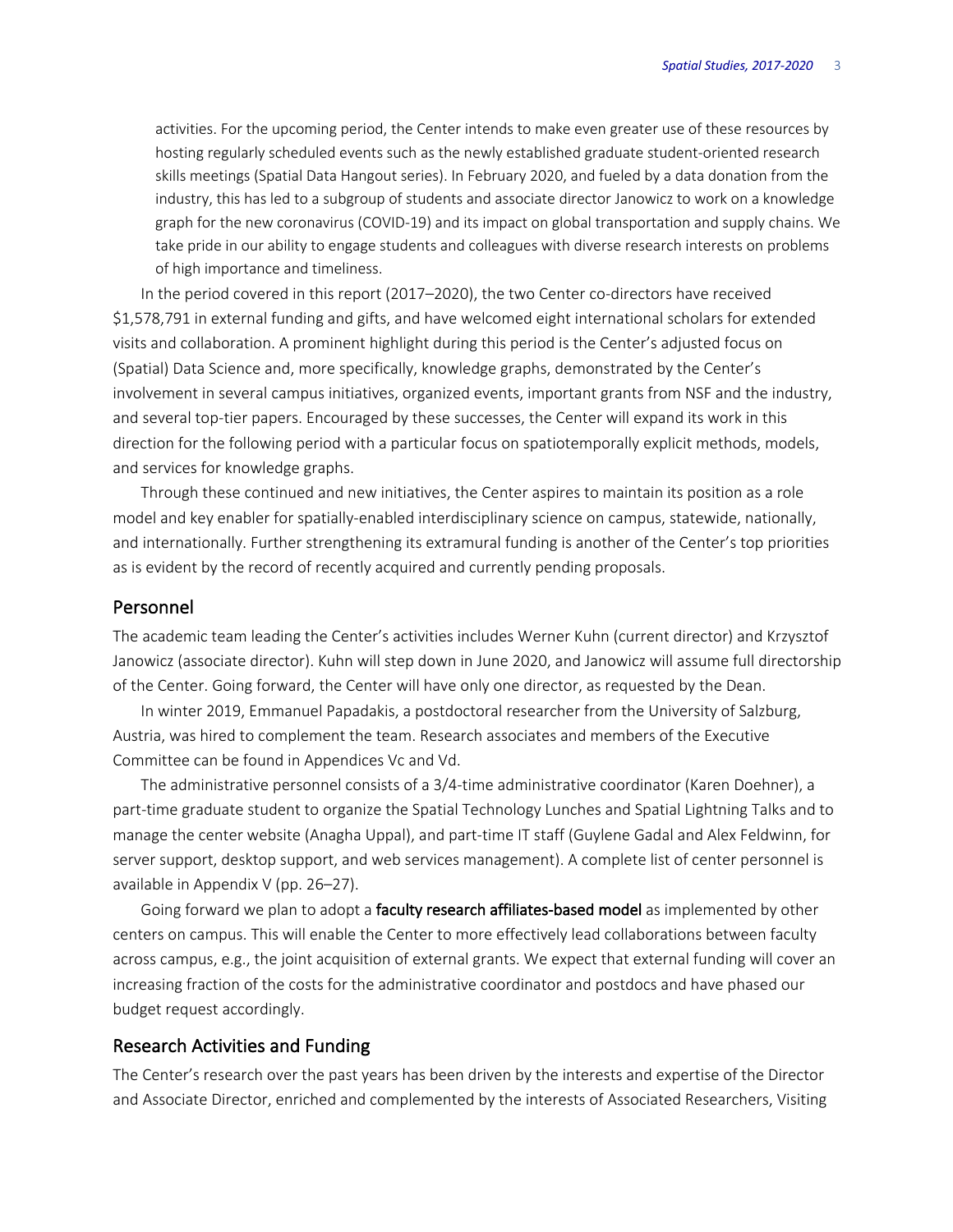Scholars, and students both at the graduate and undergraduate levels. For the current reporting cycle, the Center has contributed to research by attracting competitive funding for a total of \$1,578,791 (Appendix II, p. 16). This has enabled us to provide a hub for interdisciplinary collaborations on campus, nationally, and internationally, and to produce high-quality research that has resulted in peer-reviewed publications in top-tier outlets in GIScience and Computer Science as is evident by four best paper awards within this 3-year period. Below we present an overview of our research, including the research funding obtained by each person. A complete list of their publications can be seen in Appendix Ia (p. 11).

### Werner Kuhn (Director)

Werner Kuhn is an information scientist conducting research aimed at improving the usability of spatial data and information. He has collaborated for more than ten years with university libraries in Europe and the United States to bring spatial and temporal search capacities to regular library users and to extend library access mechanisms to research data. His main research contribution during this reporting cycle has been the successful conclusion of the Spatial Discovery project with the UCSB Library (and now also involving the Earth Research Institute as well as two Digital Humanities projects on campus), and the refinement and testing of the theory of Core Concepts of Spatial Information, involving half a dozen graduate students on campus and several international collaborators. These concepts form a high-level language for users of Geographic Information Systems (GIS) and other spatial computing technologies.

### Kuhn Research Funding:

### Leadership Workshop on Location Analytics in Business

Recipient: Werner Kuhn Funding: Esri: \$25,000

Conference support for December meeting held at the Upham Hotel. The meeting was deferred until February due to fires and mudslides in Santa Barbara.

### Krzysztof Janowice (Associate Director)

Krzysztof Janowicz is an information scientist focusing on knowledge graph technologies. His work is driven by a need for better methods to publish, discover, reuse, and integrate data from highly heterogeneous sources with the overarching goal of creating a free, global, and, densely interlinked knowledge graph (coined Open Knowledge Network by NSF). Janowicz is particularly interested in combining work on classical top-down knowledge engineering with novel work on bottom-up, machinelearning methods to the learning of representations in the context of geographic entities (e.g., places) and events (e.g., landslides).

### Janowicz Research Funding:

Long Distance Travel in the California Household Travel Survey (CHTS) and Social Media Augmentation Recipient: Kostas Goulias and Krzysztof Janowicz

Funding: UCConnect: \$173,409 (continuing from 2016)

The Spatial Center portion of this grant is concerned with the feature extraction of indicators for neighborhood diversity from social sensing sources such as social media to be included into models about long-distance travel.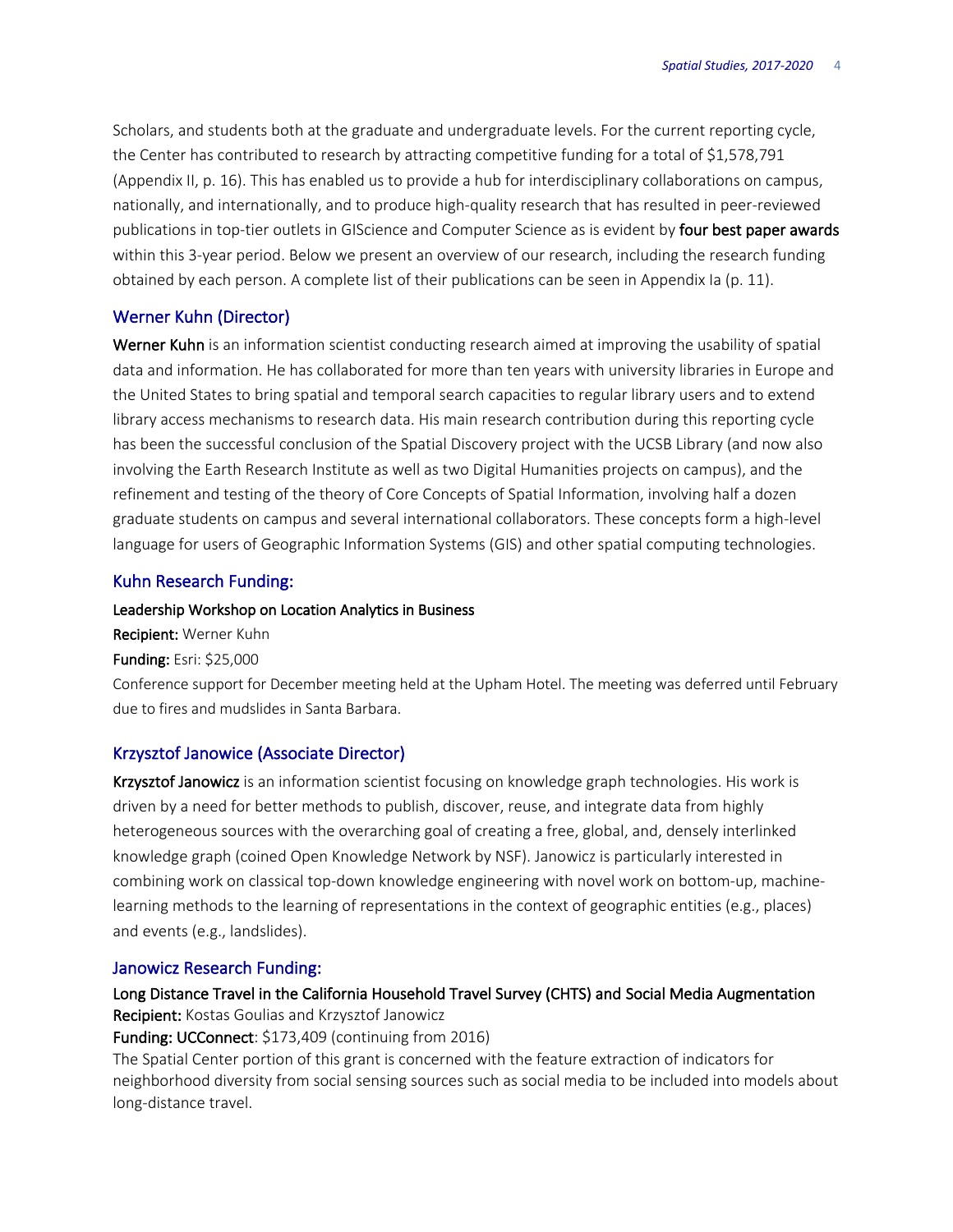## Linked Data for the National Map II

Recipient: Krzysztof Janowicz

## Funding: US Geological Survey (USGS): \$68,402

This grant is part of a series of work about geographic knowledge graphs, and, here, particularly about computational space-time trade-offs for scaling the publication and querying of very large datasets from the US Geological Survey using the Semantic Web / Linked Data technology stack.

## Semantic Application Logic Design for Subject Matter Experts

Recipient: Krzysztof Janowicz

## Funding: Siemens: \$63,937

This grant is part of a successful collaboration with a major industry partner about the role of semantic technologies and knowledge graphs in the context of question answering. Geographic examples include places of manufacturing, supply chains, and country-specific certificates.

## Semantics and Linked Data Integration for GIS

Recipient: Krzysztof Janowicz

## Funding: Esri Inc: \$200,000

This grant is concerned with the integration of knowledge graphs into Geographic Information Systems, and, more specifically, with the retrieval and analysis of graph-based data from within a GIS in such a way that the initial data does not have to be flattened on import.

## Internet of Things 2018 Conference Support

Recipient: Krzysztof Janowicz and Werner Kuhn

## Funding: UCSB College of Letters & Science: \$2,500

Conference support for the organization of the International Internet of Things 2018 conference in Santa Barbara. The Spatial Center acted as main organizer, i.e., local organizers and overall conference chairs. The conference was a success, and Janowicz has been invited to serve on the IoT series steering committee.

### Knowledge Graph-Assisted Knowledge Acquisition from Technical Documents

Recipient: Krzysztof Janowicz

## Funding: Siemens: \$64,532

This is a follow-up grant as part of a successful collaboration with a major industry partner about the role of semantic technologies and knowledge graphs in the context of question answering. This specific project focuses on extracting knowledge from technical documents.

## Linked Data and Ontologies for Academic Publishing (LDOAP)

Recipient: Krzysztof Janowicz

Funding: IOS: \$40,000

This is grant part of a multi-year sequence of grants about the usage of knowledge graph technologies for academic publishing including work on spatial and temporal scientometrics to measure the impact of research topics across geographic space and over multiple years based on both the individual scientists as well as conference series (and journals).

## LD Connect Service Chain

Recipient: Krzysztof Janowicz Funding: IOS: \$20,000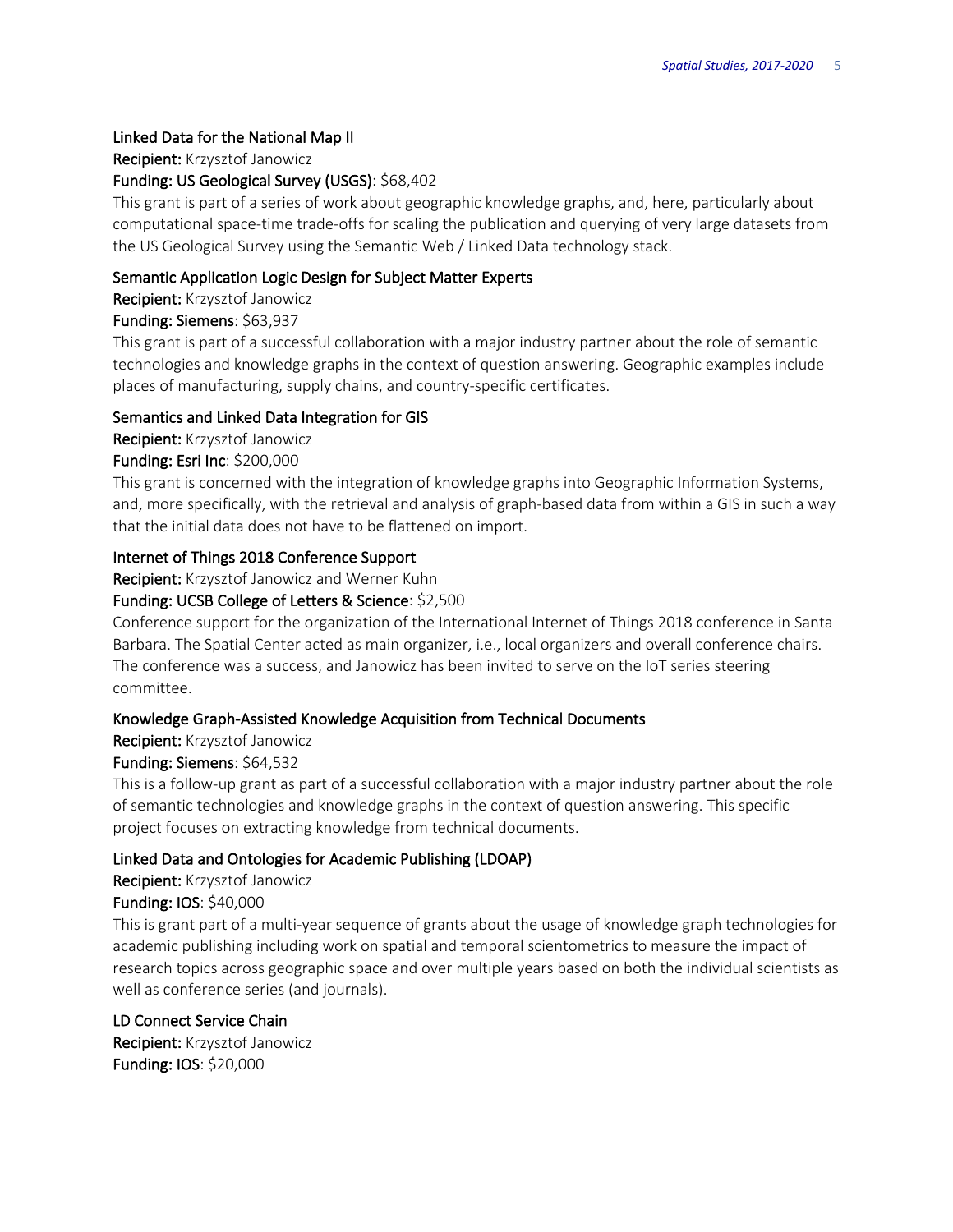This is grant is concerned with the development of an initial prototype for the extraction of scientists, temporal aspects of scientific expertise, the geographic spread of ideas, and similarity search across authors and publications more generally.

### NDA

Recipient: Krzysztof Janowicz

## Funding: Oliver Wyman: \$35,000

This grant is about the usage of spatial data science to predict market fluctuations for a major industry client of our client in the commodity sector.

## LD Connect Service Chain II

Recipient: Krzysztof Janowicz

## Funding: IOS: \$40,000

This grant is a follow-up project that aims to establish a service chain of data products for the extraction of scientists, temporal aspects of scientific expertise, the geographic spread of ideas, and similarity search across authors and publications more generally.

## Spatial Data Science Symposium Conference Support

Recipient: Krzysztof Janowicz and Werner Kuhn Funding: Esri, Inc: \$10,000 Conference support for the first Spatial Data Science Symposium 2019 in Santa Barbara.

## Multimodal Knowledge Graph Querying and Completion

Recipient: Krzysztof Janowicz

Funding: Siemens: \$49,873 (awarded; not yet started)

This is a follow-up grant as part of a successful collaboration with a major industry partner about the role of semantic technologies and knowledge graphs in the context of question answering. This specific project focuses on including multi-model information.

## Convergence Accelerator Phase I (RAISE): Spatially-Explicit Models, Methods, and Services for Open Knowledge Networks

Recipient: Krzysztof Janowicz

## Funding: National Science Foundation (NSF): \$999,547

This grant is the result of the Spatial Center's new focus on knowledge graphs and spatial data science, and a window into our future vision of the Center. It is the first stage for a Phase II proposal for \$5 million to be submitted in April 2020. It combines the Center's expertise in knowledge engineering with its novel work on spatially-explicit machine learning.

## Janowicz Pending/Submitted Research Funding

*The funding amounts reported below reflect the total awarded budgets, but not the amount designated for the Center.*

## SCC-IRG Track 1: Creating the Smart Human Rights City: Using Intelligent Information Infrastructure to Facilitate Citizen Engagement and Poverty Reduction

Recipient: Krzysztof Janowicz (UCSB-PI)

## Funding: National Science Foundation (NSF): \$3,624,580 (overall)

This grant is the result of the Spatial Center's focus on Smart Cities and Smart Campuses in 2018 and 2019. The Center's role in the proposal is focused on the use of social sensing techniques developed by Janowicz to simulate points-of-interest and the interaction of citizens with these POI.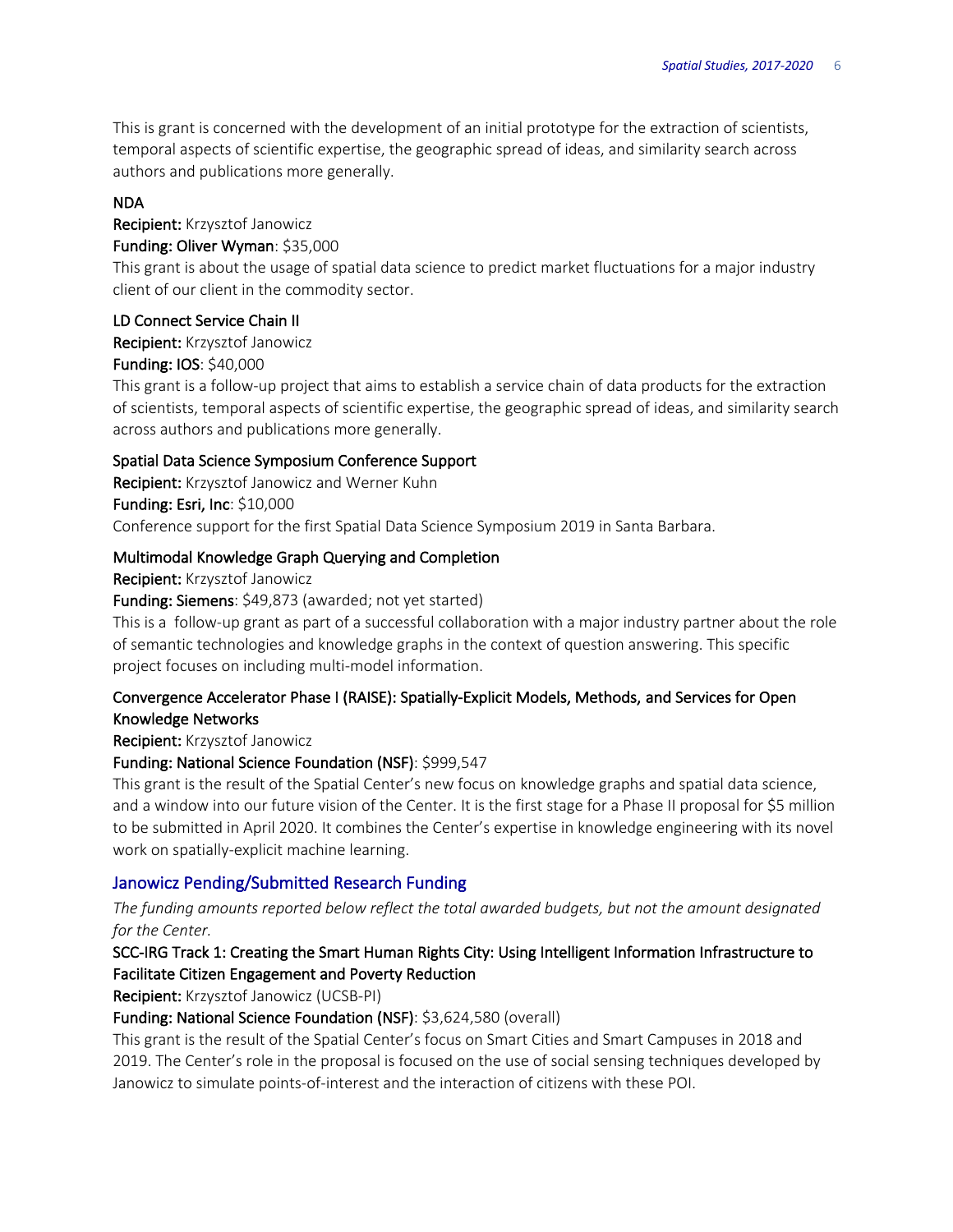### NRT-HDR: Environmental Data Science Training for Applied Research (EDSTAR)

Recipient: Kelly Caylor (lead PI); Krzysztof Janowicz (senior personnel) Funding: National Science Foundation (NSF): \$2,999,789 (overall) This grant aims at creating an open, reproducible, and comprehensive training and educational framework for the environmental sciences to close the chasm to the training received by computer scientists.

### AI Institute: Planning: Foundations and Algorithms for Responsible AI

Recipient: William Wang (lead PI); Krzysztof Janowicz (senior personnel)

Funding: National Science Foundation (NSF): \$500,000 (overall)

This planning grant aims at preparing a future proposal for an AI institute centered around responsible methods and usage of AI techniques.

## AI Institute: AI FARMS: Artificial Intelligence for Future Agriculture - Research and Methods for Sustainable Food Security

Recipient: Krzysztof Janowicz (UCSB-PI)

### Funding: National Science Foundation (NSF): \$20,000,000 (overall)

This grant is the result of the Spatial Center's current and future focus on cross-disciplinary knowledge graphs and its spatial data science research at the intersection of classical top-down knowledge engineering and bottom-up, machine learning based approaches to large-scale data integration.

### Resources/Facilities

Phelps 3510/12 serves as the administrative hub for the Center. It provides space for a 3/4-time office administrative coordinator (Karen Doehner), a post-doctoral researcher (Emmanuel Papadakis), and workstations for graduate students, interns, and international visitors. The space is amenable to hosting our events and meetings, including the Exploration Seminar in Spatial Thinking, the ThinkSpatial brownbags, and the Technology Lunches, as well as the new Spatial Data Hangouts, workshops, and project meetings. In addition to serving the needs of the Center, the facility is also made available for hosting events organized by the Department of Geography and other campus departments.

Going forward, we plan to reconfigure our model for specialist meetings, hosting them at the Center instead of at a public venue. Instead of an annual meeting with 20–45 experts, we will implement a more workshop-oriented style by following lessons learned from UCSB's National Center for Ecological Analysis and Synthesis (NCEAS), where Janowicz is serving as a member of the Advisory Committee. Each workshop will be selected from a competitive process by a team of (inter)national experts with the assistance of the Center. The teams that submitted a successful proposal will be able to host a Center cofunded 3-day workshop for 8–12 participants with concrete goals and deliverables. We initially plan to host 3–4 such workshops per year and aim at acquiring additional sponsorship funds from Esri, NSF, and other organizations in order to increase the number and impact of the workshops held each year. Following NCEAS blueprint, we expect this model to lead to several additional cross-disciplinary publications and joint proposals.

Given the planned new faculty affiliation structure, we will also host joint meetings about emerging topics so as to foster joint publications and research grants. In fact, the Center has already started to implement this by leading several large proposals to NSF with contributors across campus.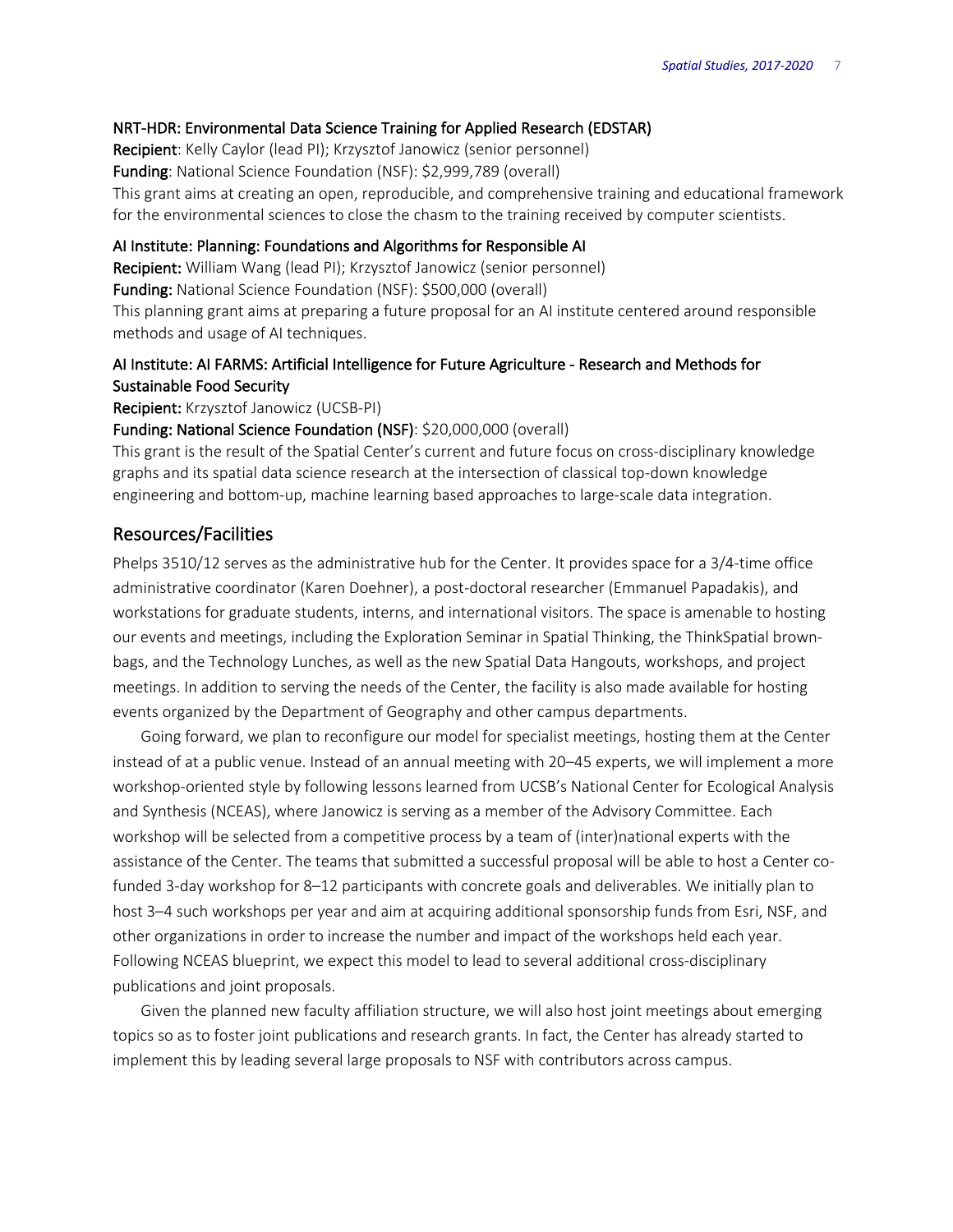### Summary and Future Plans

The Center has made very significant contributions to the campus, nationally, and internationally over the past 12 years, building awareness for the role of and need for spatial perspectives in research, initiating new research and educational programs, and nurturing cross-disciplinary collaboration. As detailed in this report, Kuhn and Janowicz have carefully examined the program and recalibrated the Center's mission over the past three years, recasting the initial spirit of the Center to a rapidly changing research, funding, and service landscape. Looking past 2020, the Center seeks to further broaden its international impact by launching new initiatives and by maintaining and strengthening its existing successful programs.

Following the truism that knowing *where* and *when* things happen is critical to understanding *why* and *how* they happened or will happen, the Center will focus on providing international leadership in Spatial Data Science and more specifically in GeoAI techniques for knowledge graphs. Such knowledge graphs are believed to become the backbone of contextualized cyberinfrastructure of the future and are already powering the search engines, business decisions, and question answering systems of major industrial players around the world and the Silicon Valley in particular. The Center has collaborated with two of these international players on constructing their internal knowledge graphs and aims at broadening its engagement with industry partners.

Places connect people, entities, and events together and, thus, are a densely interconnected part of all general-purpose knowledge graphs to date. Despite the key role of space and time for the integration of data across highly diverse domains and sources, handling the spatial and temporal aspects of knowledge graphs remains an open research issue. One common example, are so called spatial and temporal scopes. Statements, in knowledge graphs, are not true or false in general; they depend on the context in which they are made. For instance, many statements are only valid within certain geographic bounds such as the different Kashmir borders represented in datasets from India, Pakistan, and China. Similarly, temporal bounds express the fact that the membership of states in the European Union is changing with time. Interestingly, to date, most knowledge graphs are entirely atemporal and reduce space and places to point coordinates. The Center's work in 2019 and 2020 has shown how to improve these graphs and how these improvements have far-reaching consequences on tasks such as question answering and the prediction of links across entities. In addition, Web-scale knowledge graphs raise the question of provenance and the trustworthiness of statements. Work on these topics (including a geospatial dimension) is also on the agenda of UCSB's Center for Information Technology & Society (CITS) and the new Center for Responsible Machine Learning. Janowicz is a faculty affiliate of both and, hence, we believe that this topic can easily foster inter-center collaboration.

Abstracting from these examples, the Center's research has demonstrated—through publications in leading outlets and a large grant as part of NSF's new Convergence Accelerator initiative—that spatiallyexplicit models (here in the context of machine learning) substantially outperform more general models when applied to geographic data across a spectrum of tasks ranging from similarity-based information retrieval to the classification of building facades from street imagery. The Center will continue this new trajectory to provide the models, methods, and services that will spatiotemporally enable large-scale, highly heterogeneous knowledge graphs and show-case their application in domains as diverse as sustainability of food systems, supply chain management, health, and the coordination of humanitarian aid.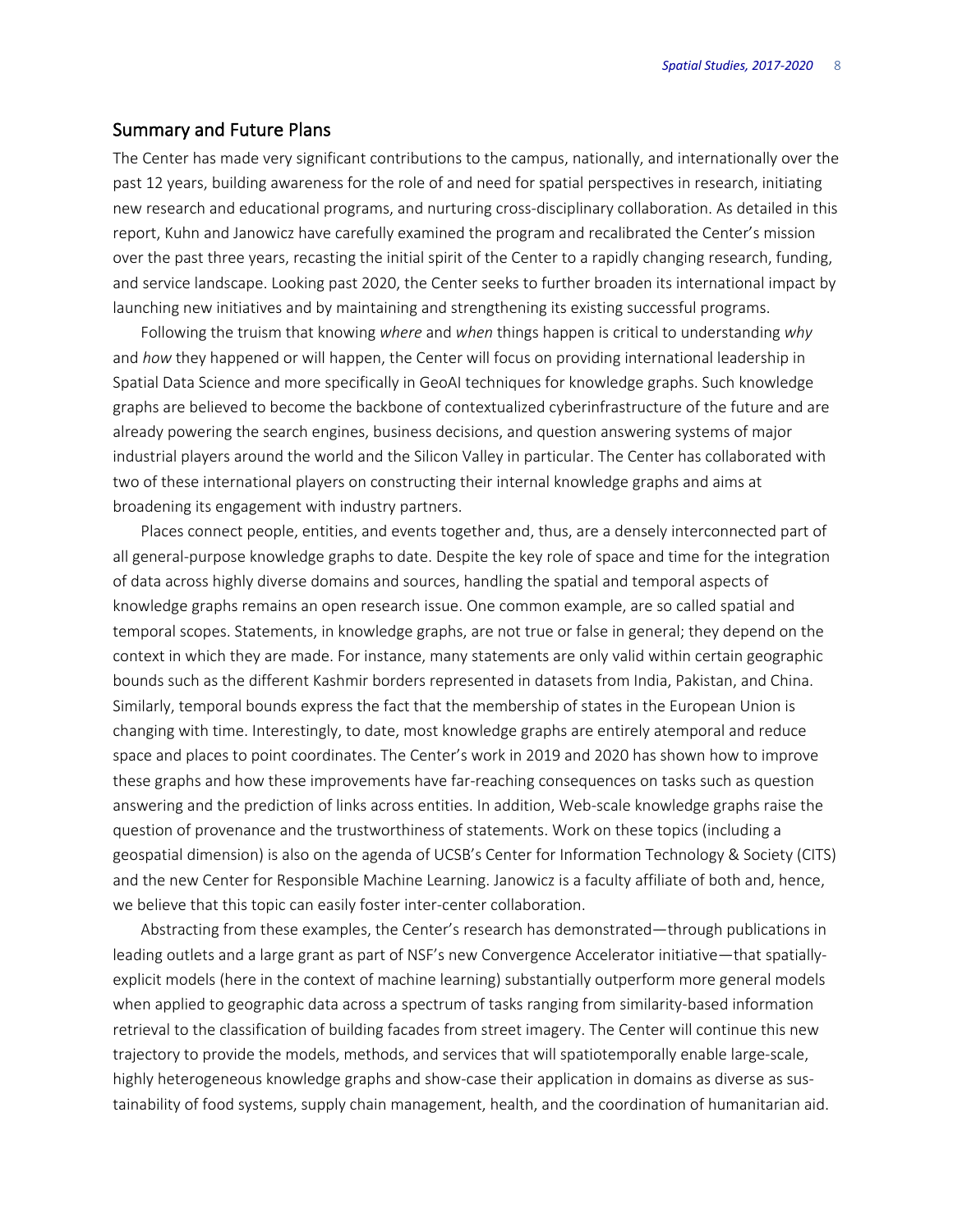### New Research Initiatives

For the next three years, the Center will start several new initiatives. A vignette of selected projects in the areas of Spatial Data Science and knowledge graphs that we started in 2020 are listed below.

### Spatiotemporally-scoped Expertise Knowledge Graph and Similarity Services

The Center recently teamed up with Direct Relief to develop an expertise database to speed up the process of identifying domain experts for developing humanitarian aid emergencies. More concretely, Direct Relief often faces the situation where they have to identify experts in domains such as infectious diseases, reproductive health, emergency medicine, or transmission mapping to assist with their humanitarian aid. Expertise, however, is spatiotemporally scoped. Somebody may have worked on yellow fever 10 years ago but may have moved on to another topic since then. Similarly, an expert may be very well-versed about Ethiopia, but her knowledge may not be readily applicable to Brazil. In addition, some researchers can provide their own expertise in the field. Information about expertise over space and time is sparse. Janowicz and his team have developed the methods to model and predict expertise as well as online services for suggesting similar experts from examples during their research with IOS Press. Over the next years, we plan to adapt and improve our work to utilize knowledge graphs and machine learning to assist Direct Relief by providing a software tool to identify experts. We plan to collect data on campus first, and then grow the dataset globally.

### GeoAI and Knowledge Graphs for the Commodity Sector and Supply Chain Management

In today's world everything is connected to everything else. Events in one part of the world rapidly impact other, distant regions. For instance, a local drone attack on Saudi Arabian oil installations has had worldwide effects and was even described as a "game change" for stock markets and crude prices. Individually, such events are outliers and, thus, have not been considered in forecasting models, e.g., in the commodity sector. Jointly, however, and on a global scale, these events are not rare and they impact many actors such as states and companies across the globe. Wildfires, hurricanes, major strikes, local conflicts, migrations world-wide (among other events) all impact an increasingly densely connected network of actors. Modern knowledge graph technologies together with information extraction tools and natural language models have recently been applied to extract and contextualize relevant information onthe-fly to inform decision makers. Interestingly, these tools barely consider geographic space beyond point coordinates and cannot aggregate individual places to regions. Similarly, they do not capture temporal relations that are not explicitly mentioned in the source data. In 2020, the Center has developed a first demonstrator that spatially contextualized and enriches data with and will develop the methods needed for a working pilot over the next years in collaboration with partners from the commodity and supply chain sectors, e.g., in the agricultural domain.

### Geographic Knowledge Summarization

While summarization (e.g., from texts), has received considerable attention over the past years, knowledge graphs summarization (i.e., finding a subgraph that retains the significant substructures and meaning of the original graph) is still in its infancy. Graphs such as DBpedia have thousands of statements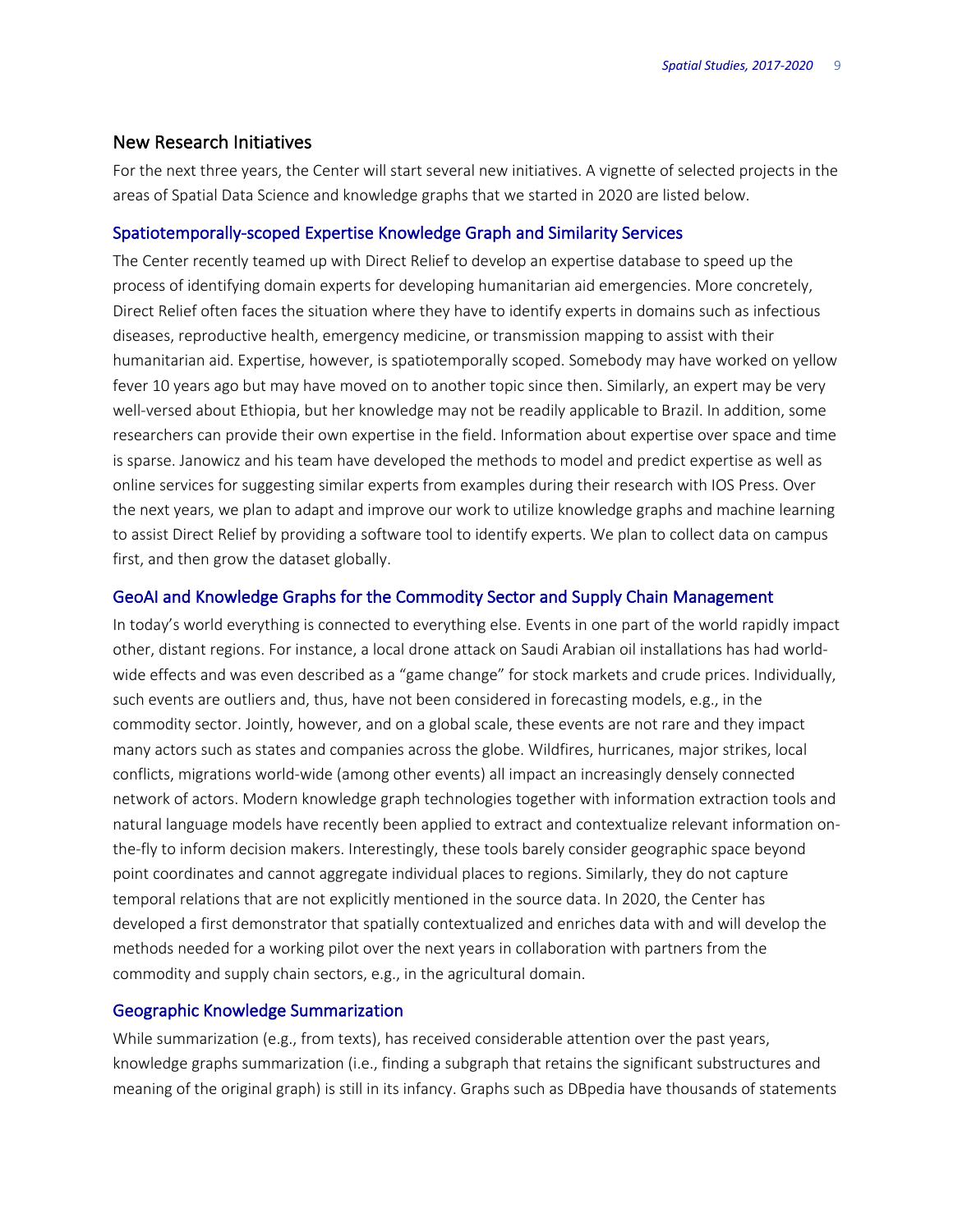about cities, such as Los Angeles, yet only a fraction of those are of value for any individual task. Going beyond individual places to regions, such as Southern California, complicates matters further as multiple source nodes must be summarized and interconnected. Early work performed by the Center in 2019 shows how work from Cognitive Science can help in finding the right balance between summarizing what is common to a region while also retaining its individual characteristics (e.g., as compared to other regions or neighborhoods). By studying methods for improved geographic knowledge graphs summarization, the Center will improve the retrieval of relevant geographic information as well mitigate the risk of drowning in data.

### Expansion of Outreach and Collaborations on Campus and Beyond

In pursuing these new challenges, the Center will continue to provide stimulating research and learning opportunities for students and faculty—opportunities that are not necessarily available in their home departments—by maintaining and further evolving its current initiatives,\* including:

- ThinkSpatial Brown-bag Lectures *(cl)*
- Spatial Technology Lunches *(cl)*
- Exploration Seminars *(c)*
- Specialist and expert meetings, un-conferences *(clni)*
- Annual outreach events (e.g., spatial@ucsb.local) *(cln)*
- Internships for local, national, and international students during the academic year *(lni)*
- Accumulation of contents and organizing events for the Collaboratory *(cl)*
- Co-hosting and inviting prominent speakers to campus *(c)*
- Hosting and co-organizing prominent international events, e.g., conferences *(i)*
- Proposal Writing (cn)

\* *Events designate c are on the campus level, l include the local community, n the national level, and i the international level*.

In general, for the 2020–2023 period, the center aims at an increased focus on its international outreach mission. Setting the stage for expanding this new focus, the Center hosted the Internet of Things 2018 conference. Further, Janowicz is currently program chair of the international GIScience 2020 conference as well as program chair of the resource track of the International Semantic Web conference 2020.

#### National and International Networking

The success of the Center for Spatial Studies continues to inspire similar efforts at other universities in the United States and internationally. Over the past years, we have taken the initial steps required to turn the many informal links between "spatial centers" into a global network. The primary goal of such a network will be to share experiences, strategies, program elements, and tools more effectively. Discussions with partners at several universities in the U.S., Canada, Australia, New Zealand, and Europe are under way to make such a network a reality. These discussions confirm the strong and growing interest in bridging geographical distance and collaborating in the creation of spatially empowered universities. Through our efforts UCSB has been acknowledged as a world leader in this effort. The university can cement that leadership through continued support and commitment to the Center for Spatial Studies.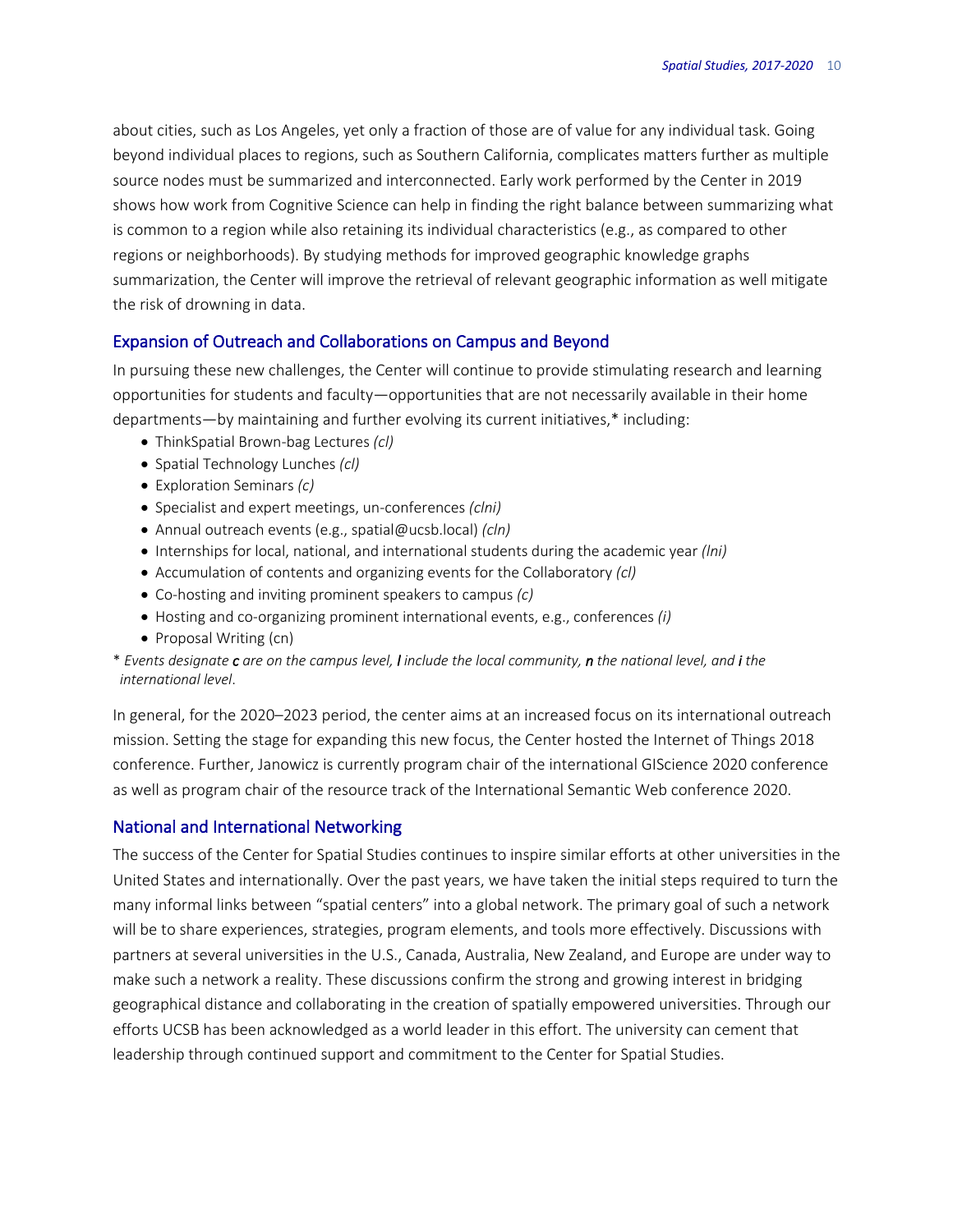## Appendix I: Publications and Presentations 2017–2020

## Appendix Ia. Publications

## Publications by Werner Kuhn

### Articles in refereed journals

- 2018 S. Winter, M. Egenhofer, W. Kuhn, Martin Raubal. Special Section in Honor of Andrew U. Frank. *International Journal of Geographical Information Science* 32(12): 2497–2500.
- 2018 A. Degbelo, W. Kuhn. Spatial and temporal resolution of geographic information: An observationbased theory. *Open Geospatial Data, Software and Standards* 3(1): 12.
- 2018 S. Scheider, J. Hahn, P. Weiser, W. Kuhn. Computing with cognitive spatial frames of reference in GIS. *Transactions in GIS* 22(5): 1083–1104.
- 2018 L. Jiang, P. Yue, W. Kuhn, C. Zhang, C. Yu, X. Guo. Advancing interoperability of geospatial data provenance on the web: Gap analysis and strategies. *Computers & Geosciences* 117: 21–31.
- 2018 A. Comber, W. Kuhn. Fuzzy difference and data primitives: A transparent approach for supporting different definitions of forest in the context of REDD+. *Geographica Helvetica* 73(2): 151–163.
- 2018 S. Lafia, W. Kuhn. Spatial Discovery of Linked Research Datasets and Documents at a Spatially Enabled Research Library. *Journal of Map & Geography Libraries* 14(1): 21–39.
- 2019 R. S. Purves, S. Winter, W. Kuhn. Places in Information Science. *Journal of the Association for Information Science and Technology* (11): 1173–1182.
- 2019 T. Hervey and W. Kuhn. Using provenance to disambiguate locational references in social network posts. *International Journal of Geographical Information Science* 33(8): 1594–1611.

### Articles in refereed conference and workshop proceedings (full papers only)

- 2017 T. Hervey, D.W. Phillips, W. Kuhn. Categorizing Cognitive Scales of Spatial Information. International Conference on Spatial Information Theory, 63–66.
- 2017 L. Jiang, W. Kuhn, P. Yue. An interoperable approach for Sensor Web provenance. 2017 6th International Conference on Agro-Geoinformatics, 1–6
- 2017 F. Kollasch, W. Kuhn. The Concept of Location in Astronomic Spaces. International Conference on Spatial Information Theory, 67–71.
- 2018 S. Lafia, W. Kuhn. Ontology-Aided Spatialization of Field Station Research. *AGUFM 2018*, IN53C-0625.

### Publications by Krzysztof Janowicz

### Articles in refereed journals

- 2017 Vardeman II, C., Krisnadhi, A., Cheatham, M., Janowicz, K., Ferguson, H., Hitzler, P., and Buccellato, A. An Ontology Design Pattern and Its Use Case for Modeling Material Transformation. *Semantic Web* 8(5): 719–731.
- 2017 Gao, S., Janowicz, K., Montello, D., Hu, Y., Yang, J.-A., McKenzie, G., Ju, Y., Gong, L. Adams, B., and Yan, B. A Data-Synthesis-Driven Method for Detecting and Extracting Vague Cognitive Regions. International *Journal of Geographical Information Science* 31(6): 1245–1271.
- 2017 Gao, S., Janowicz, K., and Couclelis, H. Extracting Urban Functional Regions from Points of Interest and Human Activities on Location-based Social Networks. *Transactions in GIS*. 21: 446467.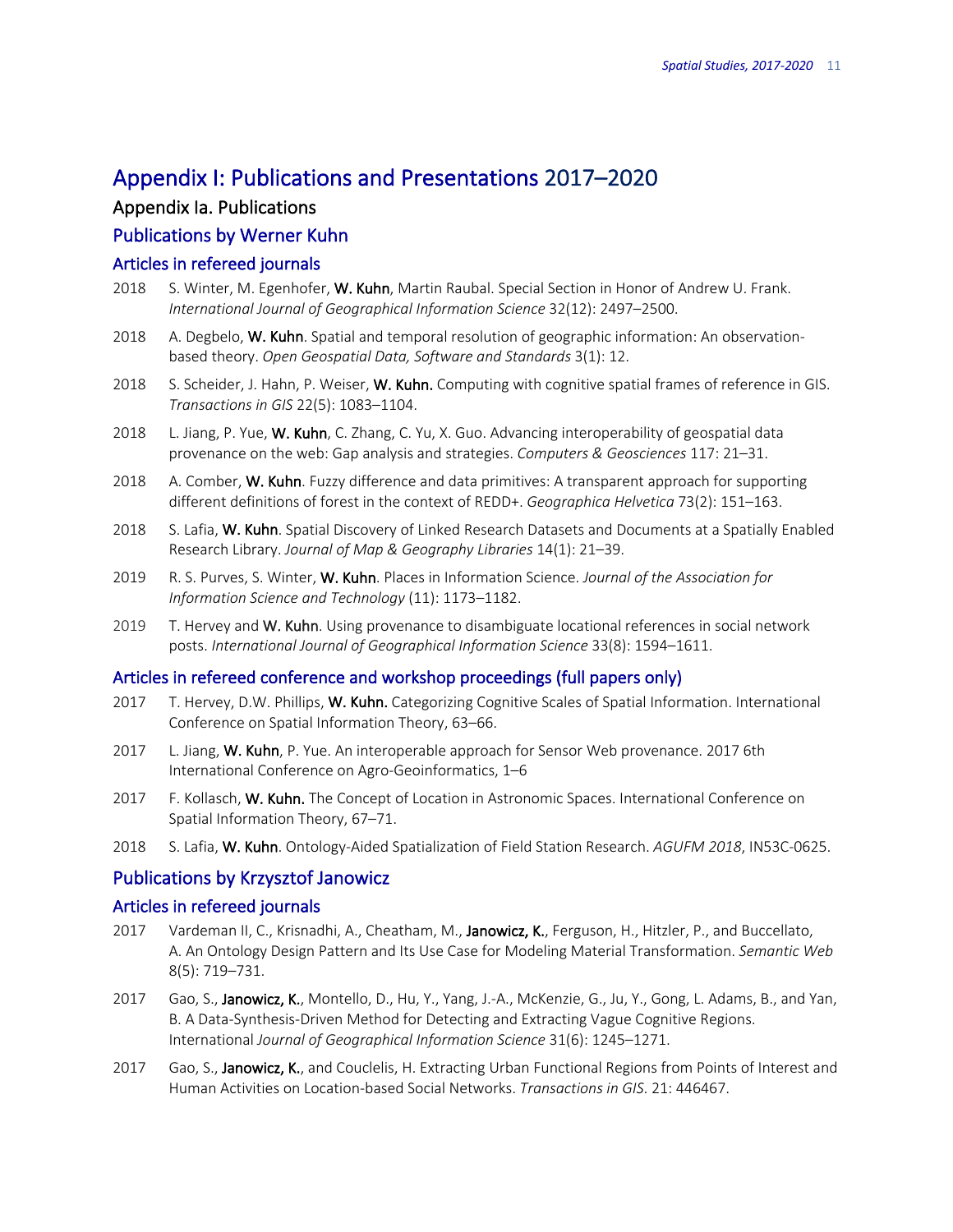- 2017 McKenzie G. and Janowicz, K. ISED: Constructing a high-resolution elevation road dataset from massive, low-quality in-situ observations derived from geosocial fitness tracking data. *PLOS ONE* 12(10): e0186474. https://doi.org/10.1371/journal.pone.0186474.
- 2018 van den Brink, L., Barnaghi, P., Tandy, J., Atemezing, G., Atkinson, R., Cochrane, B., Fathy, Y., Castro, R.G., Haller, A., Harth, A. and Janowicz, K., Kolozali, S., van Leeuwen, B., Lefrançois, M., Lieberman, J., Perego, A., Le Phuoc, D., Roberts, B., Taylor, K, and Troncy, R. Best Practices for Publishing, Retrieving, and Using Spatial Data on the Web. *Semantic Web Journal*; IOS Press.
- 2018 Mai, G., Janowicz, K., Hu, Y., and Gao, S. ADCN: An anisotropic densitybased clustering algorithm for discovering spatial point patterns with noise. *Transactions in GIS*, 22(1): 348–369.
- 2018 Cheatham, M., Krisnadhi, A., Amini, R., Hitzler, P., Janowicz, K., Shepherd, A., Narock, T., Jones, M. and Ji, P. The GeoLink Knowledge Graph. *Big Earth Data*; Taylor and Francis. DOI: 10.1080/20964471.2018.1469291.
- 2018 Haller, A., Janowicz, K., Cox, S., Lefrancois, M., Taylor, K., Le Phuoc, D., Lieberman, J., Garcia-Castro, R., Atkinson, R., and Stadler, C. The Modular SSN Ontology: A Joint W3C and OGC Standard Specifying the Semantics of Sensors, Observations, Sampling, and Actuation. *Semantic Web Journal*; IOS Press. DOI: 10.3233/SW-180320.
- 2018 Davis, A. W., McBride, E. C., Janowicz, K., Zhu, R., and Goulias, K. G. Tour-Based Path Analysis of Long-Distance Non-Commute Travel Behavior in California. Transportation Research Record, 0361198118778926. DOI: 10.1177/0361198118778926.
- 2018 Janowicz, K., Haller, A., Cox, S., Le Phuoc, D., and Lefrancois, M. OSA: A Lightweight Ontology for Sensors, Observations, Samples, and Actuators. *Journal of Web Semantics*; Elsevier. DOI: 10.1016/j.websem.2018.06.003.
- 2019 Mai, G., Janowicz, K., Yan, B., and Scheider, S. Deeply Integrating Linked Data with Geographic Information Systems. *Transactions in GIS*, 2019. DOI:10.1111/TGIS.12538.
- 2019 Regalia, B., Janowicz, K., and McKenzie, G. Computing and Querying Strict, Approximate, and Metrically-Refined Topological Relations in Linked Geographic Data. *Transactions in GIS*, 2019.
- 2019 Zhu, R., Janowicz, K., and Mai. G. Making Direction a First-Class Citizen of Tobler's First Law of Geography. *Transactions in GIS*.
- 2019 Yan, B., Janowicz, K., Mai, G., and Zhu, R. A Spatially-Explicit Reinforcement Learning Model for Geographic Knowledge Graph Summarization. *Transactions in GIS*.
- 2019 Yang, J., Tsou, M., Janowicz, K., Clarke, K., and Jankowski, P. Reshaping the urban hierarchy: Patterns of information diffusion on social media, *Geo-spatial Information Science*, DOI: 10.1080/10095020.2019.1641970

### Articles in refereed conference and workshop proceedings (full papers only)

- 2017 McKenzie, G. and Janowicz, K. The Effect of Regional Variation and Resolution on Geosocial Thematic Signatures for Points of Interest. *AGILE 2017 Conference on Geographic Information Science*, Springer, pp. 237–256.
- 2017 Regalia, B., Janowicz, K., and McKenzie, G. Revisiting the representation of and need for raw geometries on the linked data web. *Proceedings of the Workshop on Linked Data on the Web (LDOW), CEUR Workshop Proceedings* (2017).
- 2017 Zhu, R., Kyriakidis, P., and Janowicz, K. Beyond Pairs: Generalizing the Geo-dipole for Quantifying Spatial Patterns in Geographic Fields. AGILE 2017 Conference on Geographic Information Science, Springer, pp. 331-348. \*Best Paper Award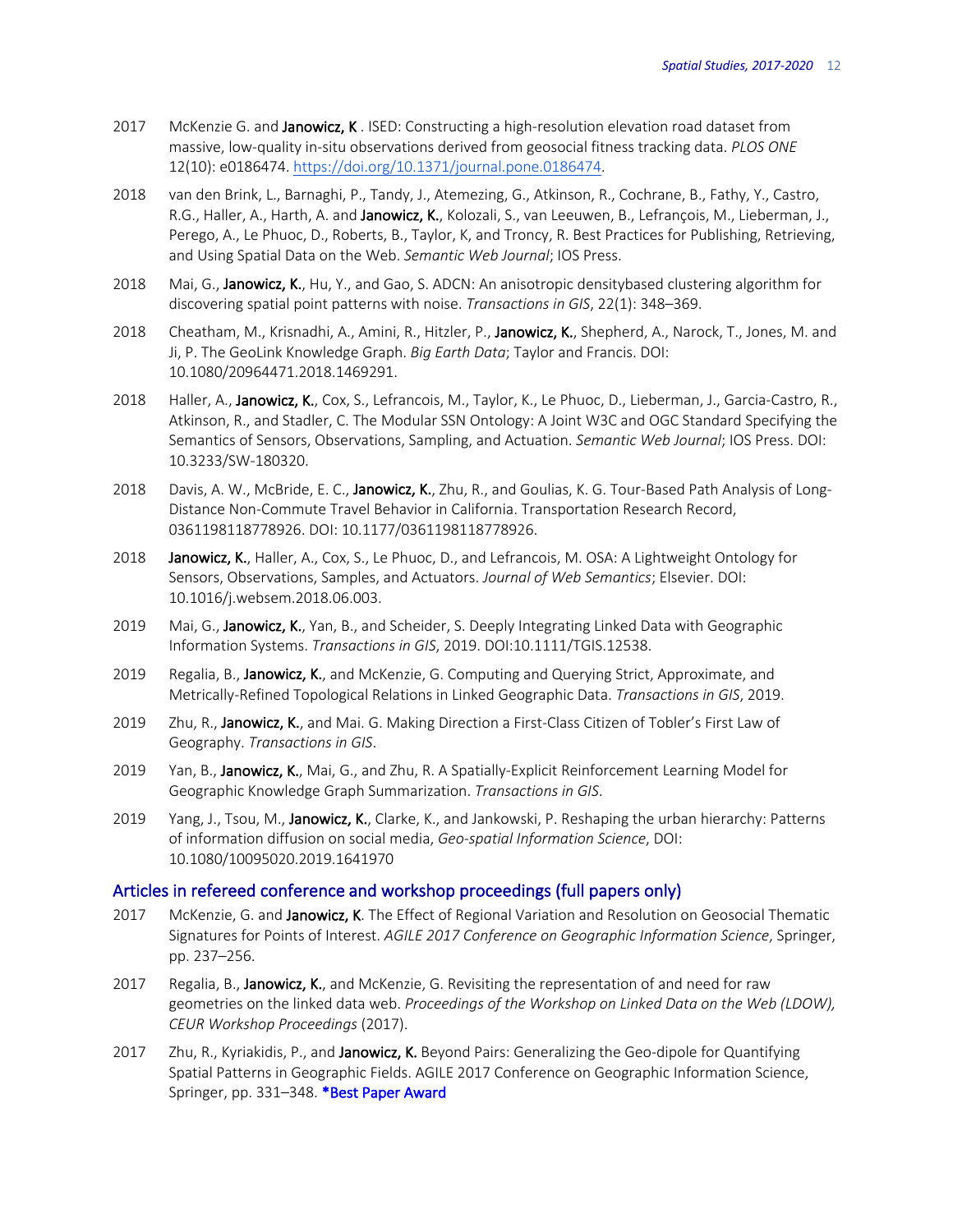- 2017 Hitzler, P., Gangemi, A., Janowicz, K., Krisnadhi, A., and Presuttim V. Towards a simple but useful ontology design pattern representation language. 8th Workshop on Ontology Design and Patterns (WOP2017) co-located with ISWC 2017, October 22, 2017, Vienna, Austria.
- 2017 Regalia, B., Janowicz, K. and Mai, G. Phuzzy.link: A SPARQL-Powered Client-Sided Extensible Semantic Web Browser. VOILA 2017:Visualization and Interaction for Ontologies and Linked Data. 3rd International Workshop co-located with ISWC 2017, October 22, 2017, Vienna, Austria.
- 2017 Yan, B., Janowicz, K., Mai, G., and Gao, S. From ITDL to Place2Vec Reasoning About Place Type Similarity and Relatedness by Learning Embeddings From Augmented Spatial Contexts. In Proceedings of the 25th ACM SIGSPATIAL International Conference on Advances in Geographic Information Systems (ACM SIGSPATIAL 2017) DOI: 10.1145/3139958.3140054.
- 2018 Regalia, B., Janowicz, K., Mai, G., Varanka, D., and Usery, E.L. GNIS-LD: Serving and Visualizing the Geographic Names Information System Gazetteer as Linked Data. 15th ESWC Conference, 3–7 June, Heraklion, Crete. Springer, LNCS; pp. 528–540.
- 2018 Mai, G, Janowicz, K., and Yan. B. Combining Text Embedding and Knowledge Graph Embedding Techniques for Academic Search Engines. 4th Workshop on Semantic Deep Learning (SemDeep-4)
- 2018 Hu, Y., and Janowicz, K. An empirical study on the names of points of interest and their changes with geographic distance. GIScience 2018: *10th International Conference on Geographic Information Science*. Leibniz International Proceedings in Informatics (LIPIcs). DOI: 10.4230/LIPIcs.GISCIENCE.2018.5 \*Best Paper Award
- 2018 Yan, B., Janowicz, K., Mai, G., and Zhu, R. xNet+SC: Classifying Places Based on Images by Incorporating Spatial Contexts. GIScience 2018: 1*0th International Conference on Geographic Information Science*. Leibniz International Proceedings in Informatics (LIPIcs). DOI: 10.4230/LIPIcs.GISCIENCE.2018.17.
- 2018 Mai, G., Janowicz, K., and Yan, B. Support and Centrality: Learning Weights for Knowledge Graph Embedding Models. 21st International Conference on Knowledge Engineering and Knowledge Management (EKAW 2018).
- 2019 Mai, G., Yan, B., Janowicz, K., and Zhu, R. Relaxing Unanswerable Geographic Questions Using A Spatially Explicit Knowledge Graph Embedding Model. In: *Proceedings of AGILE 2019*, June 17–20, 2019, Limassol, Cyprus. \*Best Paper Award
- 2019 Yan, B., Walker, M., and Janowicz, K. A Time-Aware Inductive Representation Learning Strategy for Heterogeneous Graphs. 15th International Workshop on Mining and Learning with Graphs.
- 2019 Cai, L., Janowicz, K., Yan, B., Mai, G., and Zhu, R. TransGCN: Coupling Transformation Assumptions with Graph Convolutional Networks for Link Prediction. *The Tenth International Conference on Knowledge Capture*. \*Best Paper Award
- 2019 Mai, G., Janowicz, K., Yan, B., Zhu, R., Cai, L., and Lao, Ni. Contextual Graph Attention for Answering Logical Queries over Incomplete Knowledge Graphs. *The Tenth International Conference on Knowledge Capture*.
- 2020 Mai, G. Janowicz, K., Yan, B., Zhu, R., Cai, L., and Lao, N. Multi-Scale Representation Learning for Spatial Feature Distributions using Grid Cells, In: *Proceedings of ICLR 2020*, Apr. 26–30, 2020, Addis Ababa, ETHIOPIA.
- 2020 Mai, G., Janowicz, K., Prasad, S., Shi, M., Cai, L., Zhu, R., Regalia, B., and Lao, N. Semantically-Enriched Search Engine for Geoportals: A Case Study with ArcGIS Online. In: *Proceedings of AGILE 2020*.
- 2020 McKenzie, G., Janowicz, K. and Kessler, C. Uncovering spatiotemporal biases in place-based social sensing. In: *Proceedings of AGILE 2020*.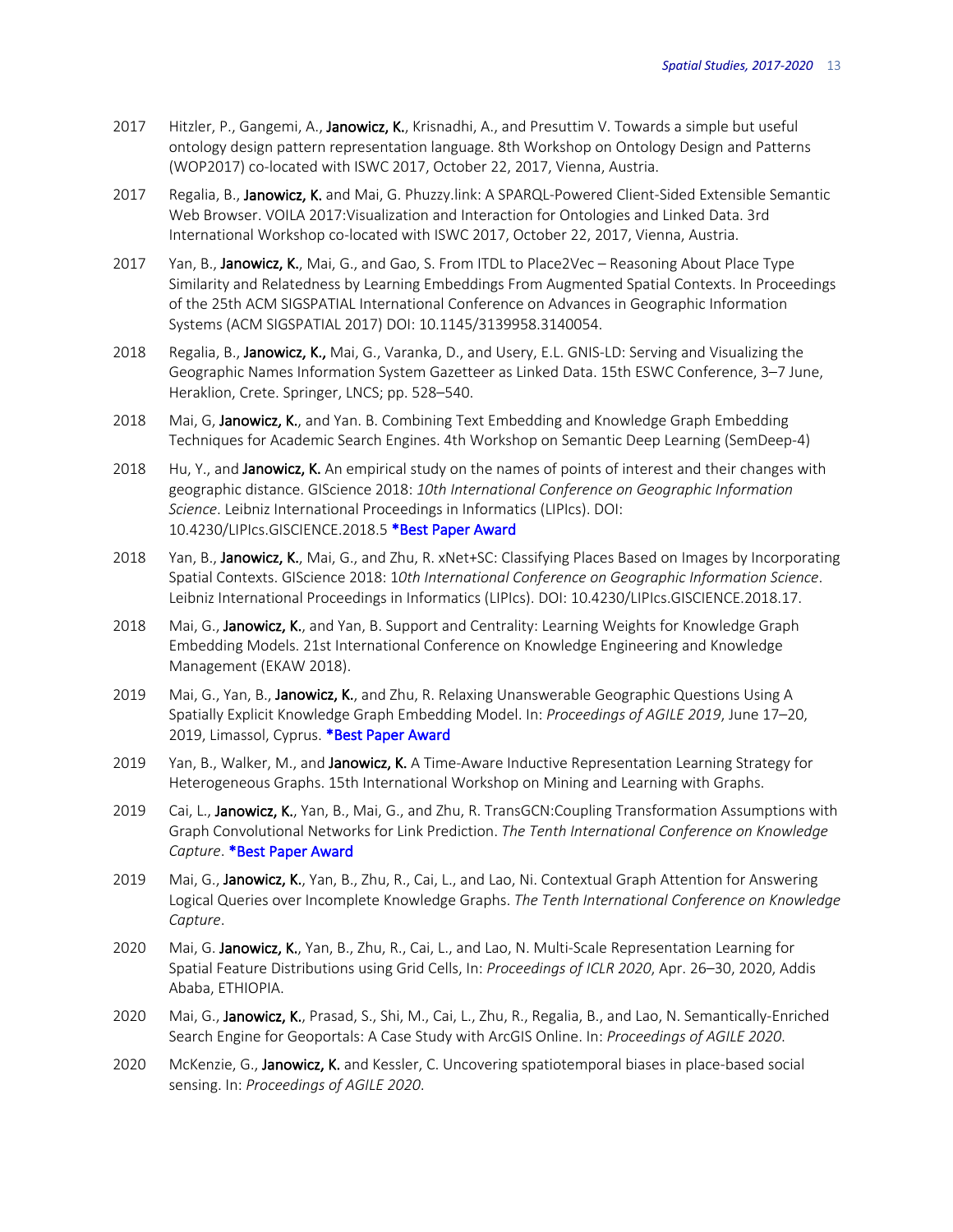### Fully reviewed book chapters

2018 Janowicz, K., McKenzie, G., Hu, Y., Zhu, R., and Gao, So. Using Semantic Signatures for Social Sensing in Urban Environments. *Mobility Patterns, Big Data and Transport Analytics*. Fully reviewed short papers and partially (or non-) reviewed publications and content editorials

### Fully reviewed short papers and partially (or non-) reviewed publications and content editorials

- 2017 Lehmann, J., Soeren A., Capadisli, S., Janowicz, K., Bizer, C., Heath, T., Hogan, A., and Berners-Lee, T. LDOW2017: 10th Workshop on Linked Data on the Web. In *Proceedings of the 26th International Conference on World Wide Web Companion*, pp. 1679–1680. International World Wide Web Conferences Steering Committee, 2017.
- 2017 Janowicz, K. and McKenzie, G. How "Alternative" are Alternative Facts? Towards Measuring Statement Coherence via Spatial Analysis (Vision Paper). In *Proceedings of the 25th ACM SIGSPATIAL International Conference on Advances in Geographic Information Systems* (ACM SIGSPATIAL 2017).
- 2018 Stella, S., Hitzler, P., and Janowicz, K. On the Quality of Vocabularies for Linked Dataset Papers Published in the Semantic Web Journal. *Semantic Web* 9(2), 2018
- 2018 Mai, G., Janowicz, K., Prasad, S. and Yan, B. Visualizing The Semantic Similarity of Geographic Features. *Proceedings of 21st Conference on Geo-information science* (AGILE 2018), June 12–15, 2018, Lund, Sweden.
- 2018 Mai, G., Janowicz, K., Hu, Yingjie, Gao, S., Zhu, R., Yan, B., McKenzie, G., Uppal, A., and Regalia, B. Collections of Points of Interest: How to Name Them and Why it Matters. Workshop on Spatial Big Data and Machine Learning in GIScience.
- 2018 Janowicz, K., Hitzler, P., Regalia, B., Mai, G., Delbecque, S., Frohlich. M., Martinent, P., and Lazarus, T. On the Prospects of Blockchain and Distributed Ledger Technologies for Open Science and Academic Publishing. *Semantic Web* 9(5), 2018.
- 2018 McKenzie, G and Janowicz, K. OpenPOI: An Open Place of Interest Platform. 10th International Conference on Geographic Information Science (GIScience 2018)
- 2018 Janowicz, K., Yan, B., Regalia, B., Zhu, R., and Mai, G. Debiasing Knowledge Graphs: Why Female Presidents are not like Female Popes. International Semantic Web Conference (ISWC) 2018.
- 2019 Janowicz, K., Gao, S., McKenzie, G., Hu, Y., Bhaduri, B. GeoAI: Spatially explicit artificial intelligence techniques for geographic knowledge discovery and beyond. *International Journal of Geographical Information Science*, 1–12.

### Appendix Ib. Presentations

The following presentations have described the work of the Center to audiences worldwide.

### Presentations by Werner Kuhn

- 2018 Improving discovery of open civic data. S. Lafia, A. Turner, W. Kuhn. 10th International Conference on Geographic Information Science (GIScience 2018)
- 2019 Towards a usability scale for participatory GIS. A. Ballatore, W. McClintock, G. Goldberg, W. Kuhn. The Annual International Conference on Geographic Information Science, 327–348
- 2019 Enabling the Discovery of Thematically Related Research Objects with Systematic Spatialization. S. Lafia, C. Last, W. Kuhn. 14th International Conference on Spatial Information Theory (COSIT 2019)
- 2019 Talk of the Town: Discovering Open Public Data via Voice Assistants (Short Paper). S. Lafia, J. Xiao, T. Hervey, W. Kuhn. 14th International Conference on Spatial Information Theory (COSIT 2019)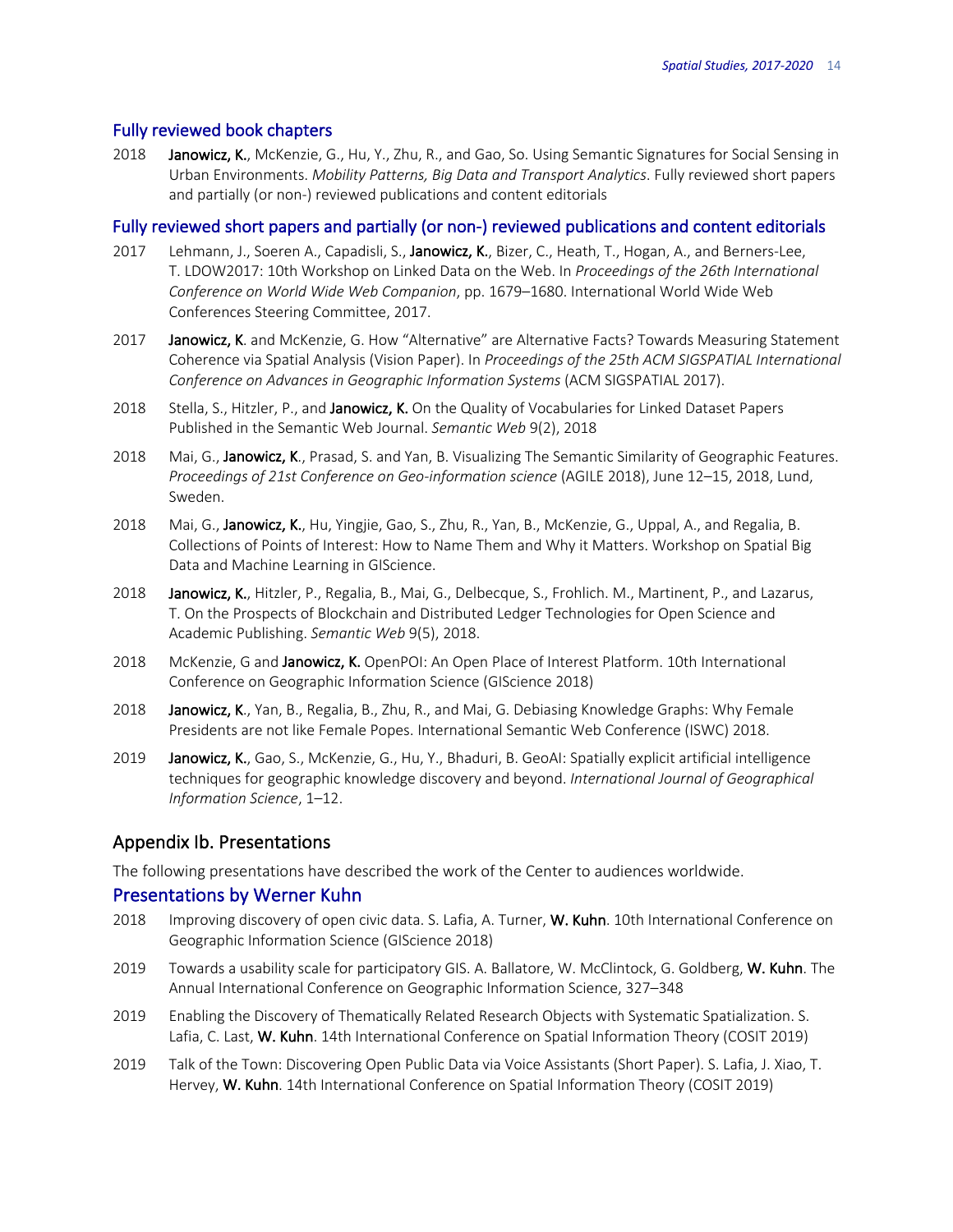### Presentations by Krzysztof Janowicz

This list contains talks given by Janowicz (excluding those that were given by others about joint research, e.g., at conferences).

- 2017 Linked Data for the National Map. *Invited Speaker* at CEGIS 2017
- 2017 SOSA & SSN: An Overview of the OGC/W3C Semantic Sensor Network Ontology. *Invited Speaker* at ESIP: Drone and Semantic Groups
- 2017 Linked Data and the Digital Humanities A Match Made in Heaven or Hell? *Keynote* at Geo-Humanities 2017 at SIGSPATIAL 2017
- 2018 Spatial Analysis, Spatial Thinking, GIS. *Opening Presentation* at Leadership Workshop on Location Analytics in Business
- 2018 GIScience and Geography. *Speaker* at CAP Board Meeting, UCSB
- 2018 Linked Data for the National Map. *Invited Speaker* at IS-GEO
- 2018 Top-Down AND Bottom-Up. *Invited Speaker* at 2018 CGA Conference: Illuminating Space and Time in Data Science
- 2018 The Golledge Lecture: Three Provocative Ideas at the Intersection of Cognitive Geography and Spatial Data Science. *Invited Speaker*
- 2018 Ontological Considerations in Creating and Using Corpora in GIScience. *Keynote* at Corpus in GIScience Workshop at GIScience 2018
- 2018 SOSA for Social Sensing. *Keynote* at 2nd International Workshop on Semantic Interoperability and Standardization in the IoT (SIS 2018)
- 2019 Social Sensing: Learning Semantic Signatures from Data Traces. *Invited Speaker* at Gießener Abendgespraeche, University of Gießen
- 2019 Social Sensing Techniques for Geographic Knowledge Graphs. *Invited Speaker* at GIScience Colloquium, University of Salzburg
- 2019 Social Sensing Techniques for Geographic Knowledge Graphs *Invited Speaker* at Spatial Cognition Colloquium, University of Bremen

### Ic: Awards, Krzysztof Janowicz

- **2017** Best Paper Award at AGILE 2017 Conference on Geographic Information Science
- **2018** Best Paper Award at GIScience 2018 Conf. on Geographic Information Science
- **2019** Best Paper Award at AGILE 2019 Conference on Geographic Information Science
- **2019** Best Paper Award at K-CAP 2019 Intern. Conference on Knowledge Capture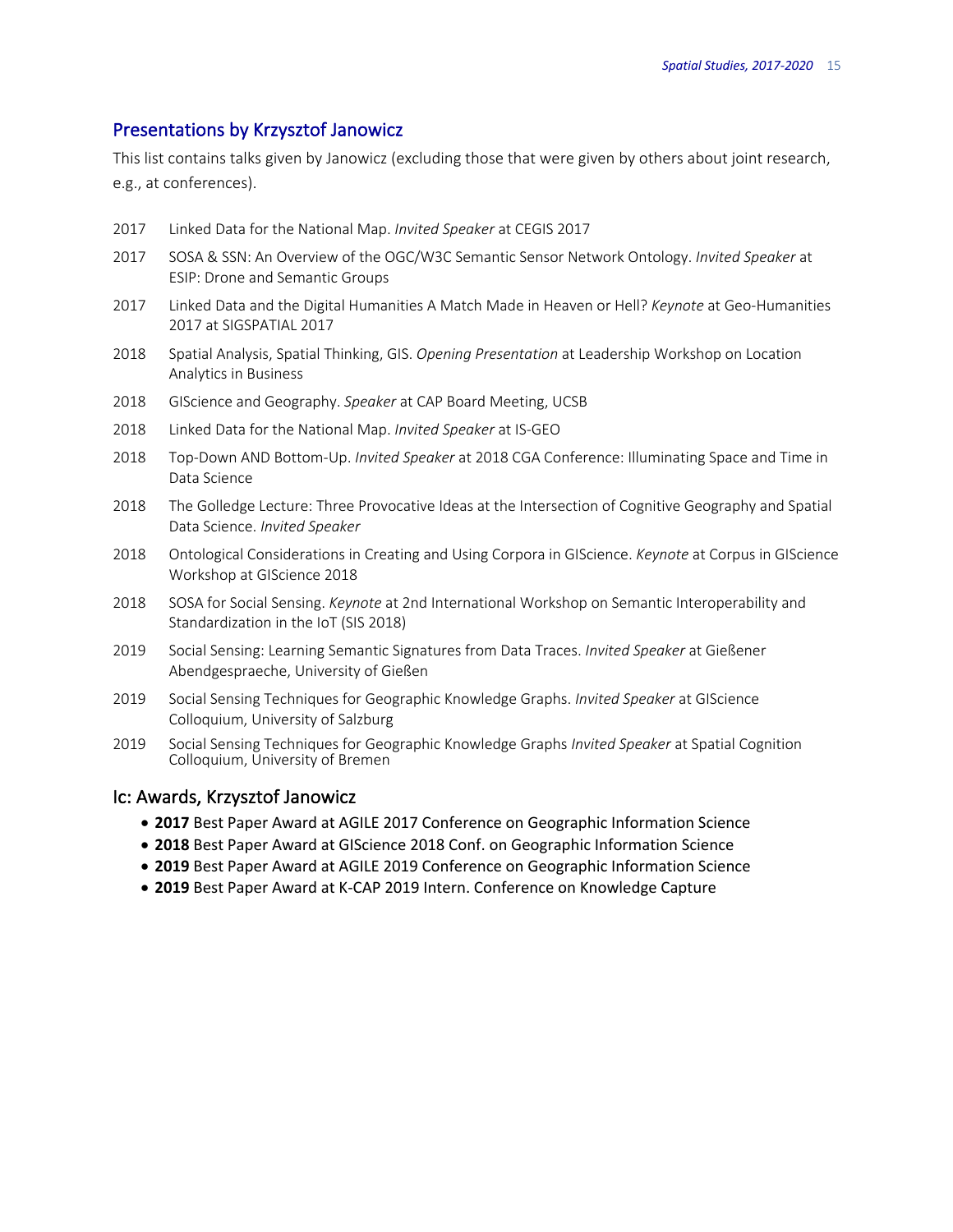# Appendix II. Summary of Research Funding 2017–2020

| <b>Funding Agency</b>                                     | <b>Title</b>                                                                                                                                                       | <b>Award</b> |
|-----------------------------------------------------------|--------------------------------------------------------------------------------------------------------------------------------------------------------------------|--------------|
| <b>Werner Kuhn</b>                                        |                                                                                                                                                                    |              |
| Esri Inc., Contribution for<br><b>Specialist Meeting</b>  | 2017, Leadership Workshop on<br>Location Analytics in Business                                                                                                     | \$25,000     |
| Krzysztof Janowicz                                        |                                                                                                                                                                    |              |
| <b>USGS</b>                                               | Linked Data for the National Map II                                                                                                                                | \$68,402     |
| Esri Inc.                                                 | Semantics & Linked Data Integration for GIS                                                                                                                        | \$200,000    |
| UCSB College of Letters and<br>Science Conference Support | Internet of Things 2018                                                                                                                                            | \$2,500      |
| Siemens                                                   | Knowledge Graph-Assisted Knowledge<br>Acquisition from Technical Documents                                                                                         | \$64,532     |
| <b>IOS</b>                                                | LD Connect Service Chain                                                                                                                                           | \$20,000     |
| Oliver Wyman                                              | <b>NDA</b>                                                                                                                                                         | \$35,000     |
| <b>IOS</b>                                                | LD Connect Service Chain II                                                                                                                                        | \$40,000     |
| Esri Inc.                                                 | Spatial Data Science Symposium<br>Conference Support                                                                                                               | \$10,000     |
| Siemens                                                   | Multimodal Knowledge Graph Querying<br>and Completion                                                                                                              | \$49,873     |
| <b>NSF</b>                                                | Convergence Accelerator Phase I (RAISE):<br>Spatially-Explicit Models, Methods, and<br>Services for Open Knowledge Networks                                        | \$999,547    |
| Janowicz Total                                            |                                                                                                                                                                    | \$1,553,791  |
| Kuhn and Janowicz Total                                   |                                                                                                                                                                    | \$1,578,791  |
| Janowicz Pending                                          |                                                                                                                                                                    |              |
| <b>NSF</b>                                                | SCC-IRG Track 1: Creating the Smart<br>Human Rights City: Using Intelligent<br>InformationInfrastructure to Facilitate<br>Citizen Engagement and Poverty Reduction | \$3,624,580  |
| <b>NSF</b>                                                | Al Institute: Al FARMS: Artificial<br>Intelligencefor Future Agriculture-<br>Research and Methods for Sustainable Food Security                                    | \$20,000,000 |
| <b>NSF</b>                                                | NRT-HDR: Environmental Data Science<br>Training for Applied Research                                                                                               | \$2,999,789  |
| <b>NSF</b>                                                | Al Institute: Planning: Foundations and<br>Algorithms for Responsible AI                                                                                           | \$500,000    |
| Janowicz Pending Total<br>(not Center share)              |                                                                                                                                                                    | \$27,124,369 |
| Total Kuhn, Janowicz Funding                              |                                                                                                                                                                    | \$28,703,160 |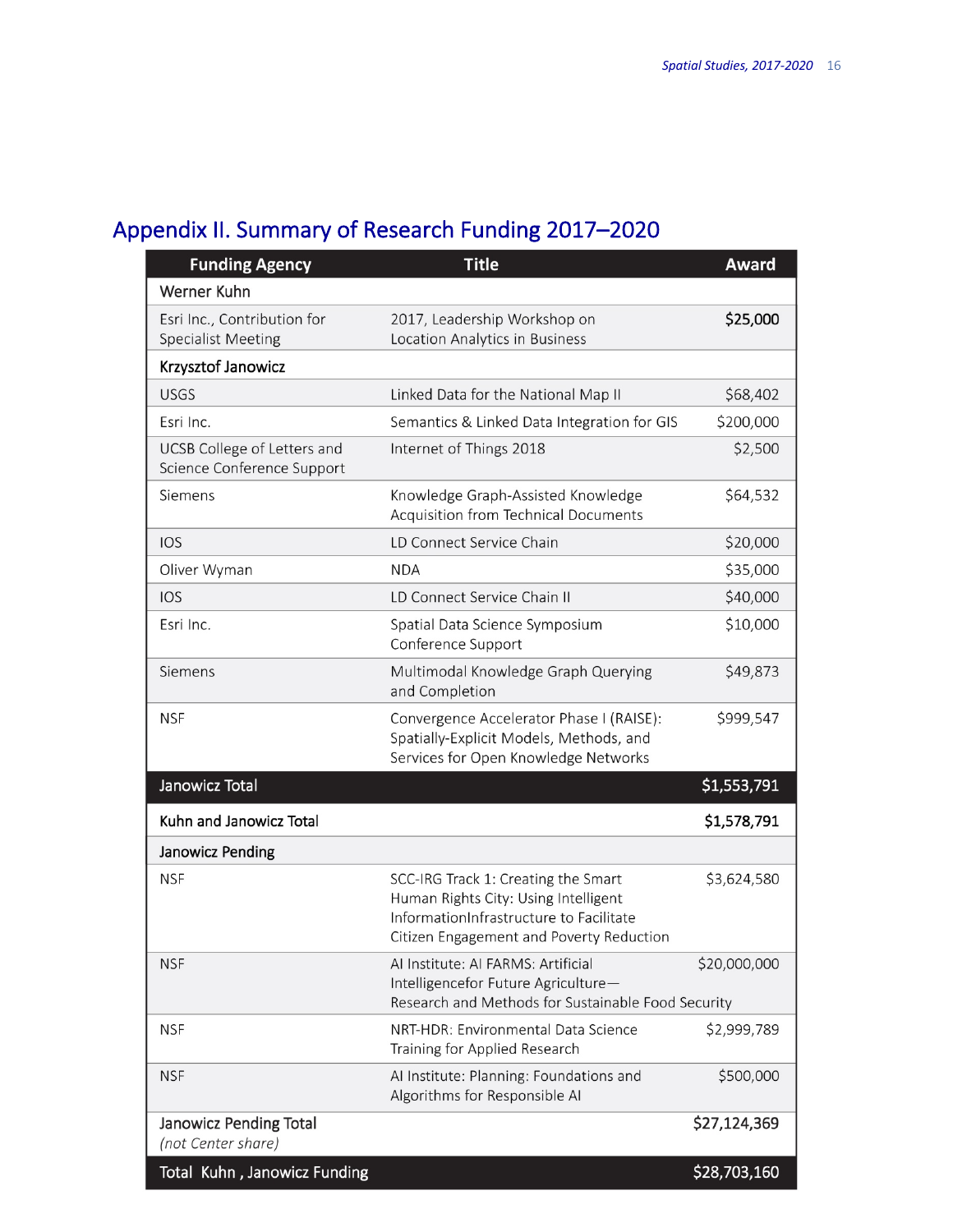## Appendix III: Educational Initiatives

One of the Center's goals has been to increase student access to courses and instructional materials that build spatial intelligence enhancing the impact of spatial thinking on campus and beyond. Efforts in this direction have included the development of an undergraduate Minor in Spatial Studies (recently transferred to the Department of Geography) and the Exploration Seminar in Thinking Spatially in the Arts and Sciences; summer internships for undergraduate students; postgraduate student involvement and support; curation and maintenance of extensive online resources.

## Appendix IIIa. Thinking Spatially in the Arts and Sciences

## April 4–June 8, 2018

Werner Kuhn (Dept. of Geography and Center for Spatial Studies) *Why does Spatial Thinking Matter?*

Volker Welter (History of Art & Architecture) *Learning to Dwell in Space*

Susan Cassels (Dept. of Geography) *Migration and the Transmission of Infectious Diseases*

Mary Hegarty and Daniel Montello (Depts. of Psychological & Brain Sciences and Geography) *Sense-of-Direction: Are You a Space Wizard or Just Lost in Space? Part I*

Kate McDonald (Dept. of History) *Spatial Humanities*

Mary Hegarty and Daniel Montello (Depts. of Psychological & Brain Sciences and Geography) *Sense-of-Direction: Are You a Space Wizard or Just Lost in Space? Part II*

Volker Welter (Dept. of History of Art & Architecture) *FL Wright's Broadacre City vs. Boutwell/Mitchel's Continuous City for 1 Billion Inhabitants*

Kim Yasuda (Dept. of Art Studio) *The Price of a Good Time*

Krzysztof Janowicz (Dept. of Geography) *Places and Signatures*

## April 4–June 5, 2019

Werner Kuhn (Dept. of Geography) *What does "Thinking Spatially" Mean? Why does it Matter?*

Christopher Pilafian (Dept. of Theater and Dance) *Charting Choreographic Space: Spatial Relationships Part I*

Will McClintock (Dept. of Marine Science) *Marine Spatial Planning and Equitable Decisions using SeaSketch*

Mary Hegarty and Daniel Montello (Depts. of Psychological & Brain Sciences and Geography) *Sense-of-Direction: Are You a Space Wizard or Just Lost in Space?*

Christopher Pilafian (Dept. of Theater and Dance) *Charting Choreographic Space: Spatial Relationships Part II*

Kate McDonald (Dept. of History) *Tokyo Heterotopia: Tourism and Spatial Narratives at the 2020 Olympics?*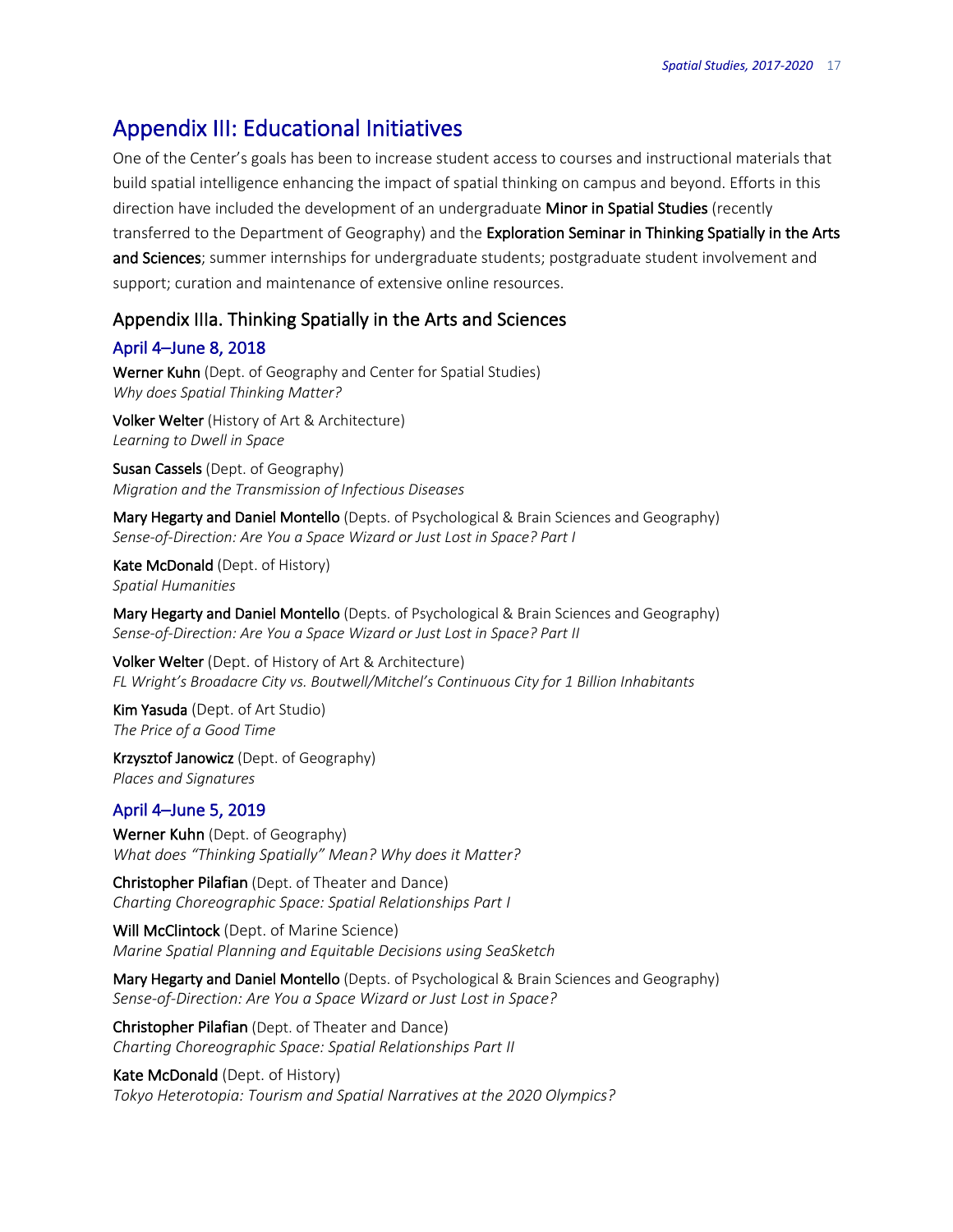Matt Hall (Exec. Vice Chancellor and Chief Information Officer) *The World of Warcraft and Lord of the Rings Online—Mapping a Narrative Space with MMORPGs* 

Volker Welter (Dept. of History of Art & Architecture) *Frank Lloyd Wright's Broadacre City*

Susie Cassels (Dept. of Geography) *Migration and the Transmission of Infectious Diseases*

Werner Kuhn (Dept. of Geography) *Moving Ahead*

## Appendix IIIb. Academic Minor in Spatial Studies

Created by Don Janelle, the Minor in Spatial Studies was inaugurated in 2011. It was administered through the Center, with Karen Doehner serving as student advisor until September 2018 when it was transferred to the Department of Geography at the request of the Dean. Werner Kuhn continues to serve as academic advisor for this successful program.

Because the Center no longer administers this program, students who have graduated with the minor are not listed here.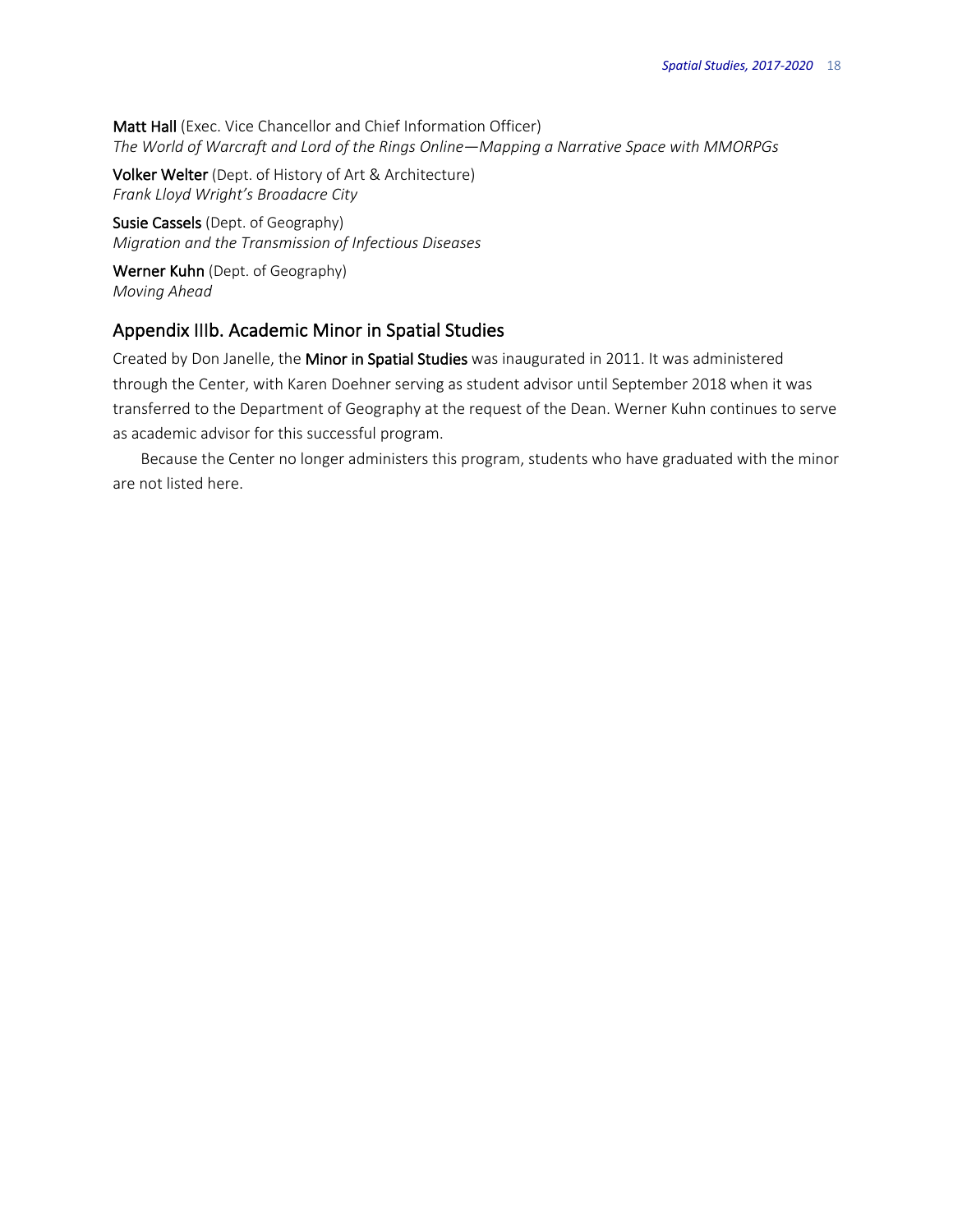## Appendix IV: Academic Events

## IVa. ThinkSpatial Brown-bag Forum

Year-round lecture and discussion series

This is the Center's flagship event series consisting of brown-bag lunch presentations on a broad range of perspectives about interdisciplinary spatial thinking. Sessions average 20+ attendees, with some speakers and topics attracting as many as 40.

## 2017–2018

| 3/6/18 | <b>Tim DeVries</b> (Dept. of Geography, UCSB)       |  |
|--------|-----------------------------------------------------|--|
|        | Assimilatina Spatial Data into a Global Ocean Model |  |

- 2/20/18 Pyry Kettunen (Finnish Geospatial Research Inst.) *How to Strengthen Technological Support for Wayfinding and Spatial Communication with Context-Dependent Landmarks and Geo-Pictures*
- 2/6/18 **Edzer Pebesma** (Institute for Geoinformatics, Univ. of Muenster) *How can units of measurement improve spatial data science?*
- 1/30/18 Vena Chu (Dept. of Geography, UCSB) *Hydrologic Dynamics of the Greenland Ice Sheet*
- 11/21/17 Alexander Franks (Dept. of Statistics, UCSB) *From Pixels to Points: Using Tracking Data to Measure Performance in Professional Sports*
- 11/14/17 Amr El Abbadi (Dept. of Computer Science, UCSB) *LocBorg: Location Privacy while Preserving Online Persona*
- 10/31/17 Clodoveu Davis (Dept. of Computer Science, UCSB) *Spatial Integrity Constraints from Conceptual Modeling and their support in Spatially-extended DBMSs*
- 10/10/17 Matto Mildenberger (Dept. of Political Science, UCSB) *The Spatial Distribution of U.S. Climate and Energy Beliefs*

## 2018–2019

| 3/12/19  | Linda Adler-Kassner (Director, Center for Innovative Teaching, Research, and Learning<br>Associate Dean, Undergraduate Education, UCSB)<br>Spatial Thinking as a Heuristic: Shaping Learning about Teaching     |
|----------|-----------------------------------------------------------------------------------------------------------------------------------------------------------------------------------------------------------------|
| 3/5/19   | Grant McKenzie (Dept. of Geography, McGill University)<br>Scooter-pocalypse: The When, Where, and Why of Scooter-sharing Services                                                                               |
| 12/11/18 | <b>Wolfgang Maaß</b> (Saarland University)<br>Tapping into the Human Data Space: Predicting the Treatment Success of Obese Children                                                                             |
| 11/13/18 | Markus Hoffmann (Google)<br>Quantum Computing @Google                                                                                                                                                           |
| 10/23/18 | Elisabete Silva (LISA Lab, University of Cambridge)<br>Coming Home to the Land of Dynamic Spatial Analysis and Simulation:<br>Adaptive Planning Policy and Practice in a Seamless and Fast-Moving Digital World |
| 10/2/18  | <b>Qinghua Ding</b> (Dept. of Geography, UCSB)<br>Recent Slow Melt of Arctic Summer Sea Ice caused by Tropical SST Changes                                                                                      |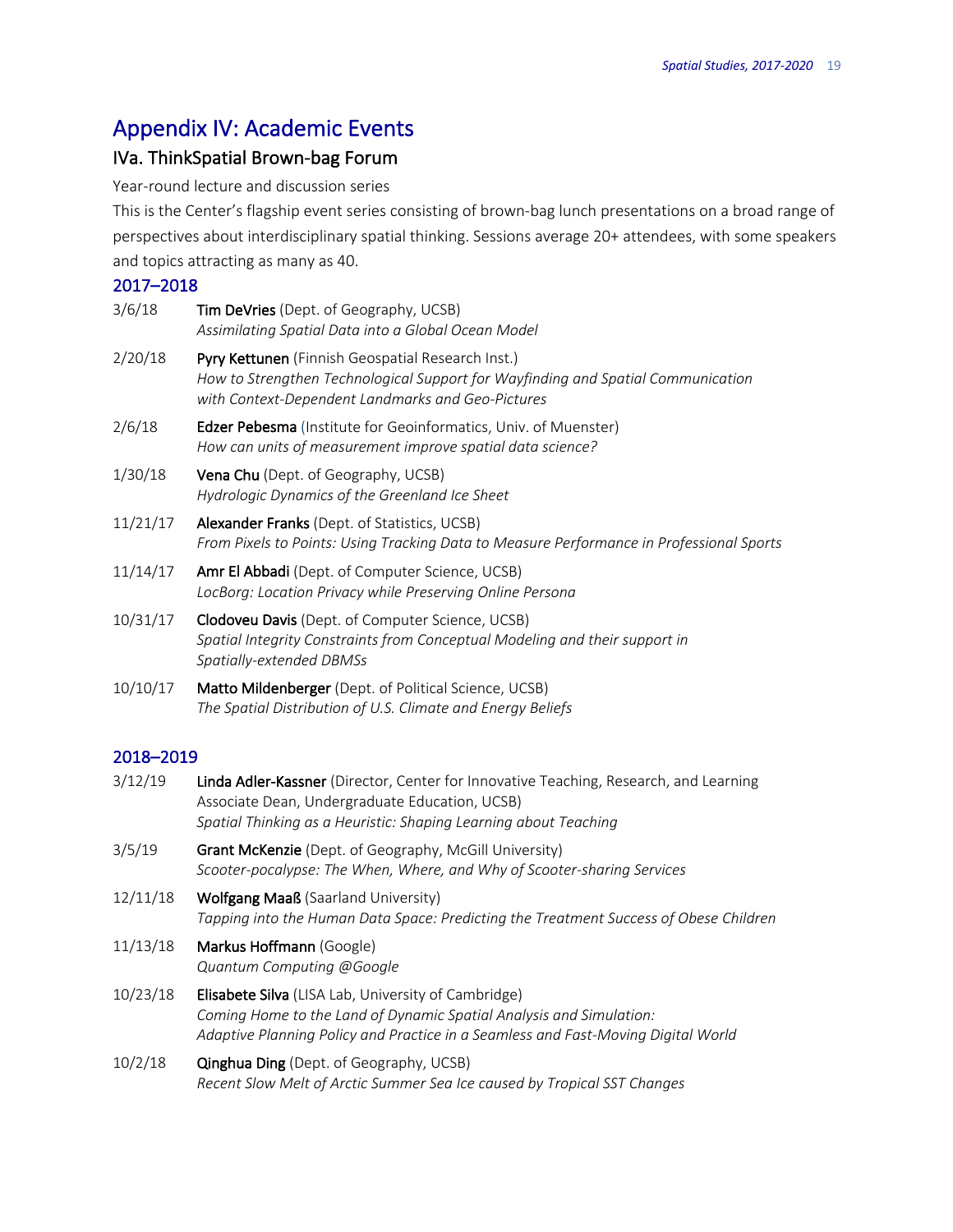## 2019–2020

| 1/14/20                    | Somayeh Dodge (Dept. of Geography, UCSB)<br>Multiscale Modeling and Analysis of Movement                                   |
|----------------------------|----------------------------------------------------------------------------------------------------------------------------|
| 1/21/20                    | <b>Emmanuel Papadakis (Center for Spatial Studies, UCSB)</b><br>Bridging Space and Place in Geographic Information Systems |
| 3/3/2020                   | Ambuj K. Singh (Dept. of Computer Science)<br>Inferring Network Structure and Flows using Partial Observations             |
| 3/10/20                    | Claudio Fogu (Dept. of French and Italian, UCSB)<br>The Fishing Net and the Spider Web-Making Italians Making Southerners  |
| $\sim$ $\mu$ $\sim$ $\sim$ |                                                                                                                            |

3/17/20 **Anna Trugman** (Dept. of Geography) *The Geography of Forest Hydraulic Trait Compositions*

## IVb. Spatial Technology Lunches

This series originated as an occasional, small student forum to discuss technological developments and, over the years, it has grown in popularity and demand to become a more regular event that draws attendance from students and faculty/researchers alike.

## 2017–2018

Aaron Bagnell (Marine Science/Geography), *Monitoring Ocean Acidification on Your Mobile Device*

Alexandru Nichersu (European Institute for Energy Research (EIFER)), *Spatio-temporal Data Integration for an Integrated Approach in the Modelling of the City-wide Energy Chain*

Erin Wetherley (Geography), *Evaluating Vegetation Type Effects on Land Surface Temperature at the City Scale*

Sinan Yuan (Tianjin University), *Experimental VR Research on Spatial Cognition in Chinese Traditional Villages*

Jorge Chen (Geography), *How Well can a \$750 DIY LiDAR Scanner Scan?*

Marthe Wens (Visiting Ph.D. student), *Integrating Heterogeneous, Dynamic Adaptation Behaviour in Droughtrisk Modeling*

## 2018–2019

Jeff Onsted and Nathaniel Roth (California Department of Conservation), *Science and Spatial Technology at the California Department of Conservation*

## 2019–2020

Dan Baciu (Department of English, UCSB), *The Geography of Cultures: New Methods for Decoding, Analysis and Synthesis*

Roland Knapp (Sierra Nevada Aquatic Research Laboratory and Marine Science Institute, UCSB), *Disease Spread through Mountain Yellow-Legged Frog Populations in the Sierra Nevada* 

Maygan Cline (Geosyntec), *Spatial Techniques for Environmental Engineering in Environmental Consulting / Careers in Environmental Consulting for Ph.D. Graduates*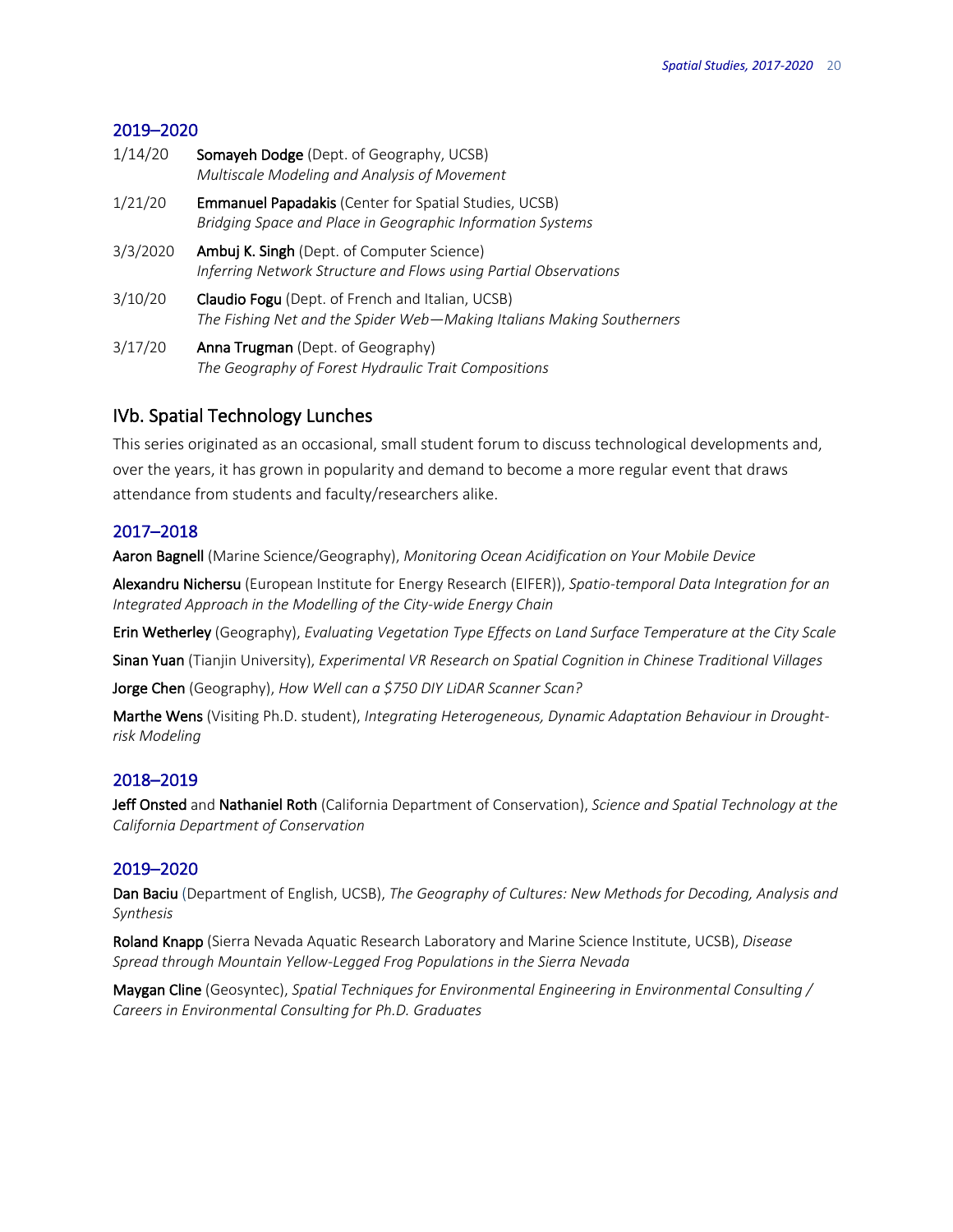## Appendix IVc. Spatial Lightning Talks

An annual outreach event, the Lightning Talks feature a full slate of 3-minute talks on spatial topics during a lunch period. It typically features 12 presentations and is attended by more than 70 people from many walks of life from across campus and the community.

### 2017–2018 (Crystal Bae)

Keith Clarke: The Honda Point Disaster Jeremy Douglass: Panelcode Paul Wilson: Mapping Thomas Joshua Kuntzman: UCSB Crossroads Lily Cheng: Left Hand, Right Hand James Caesar: Thomas Fire: Don't Fight the Scenario Thomas Crimmel: The Abridged History of the Digital Desktop William Yim: Focus

### 2018–2019 (Anagha Uppal)

John Lee: Race and Space on an American College Campus, 1886-1888 Thomas Hervey: Travel Spaces and their Stories Skona Brittain: Space-Filling Curves Mike Johnson: An R-based Ecosystem for Earth System Data George Legrady: 3D Data Visualization Fundamentals from MAT 259 Course Keith Clarke: Where is Nowhere? Ethan Turpin & David Gordon: An Interactive Fire, Water and Climate Model Dan Montello: Fifty-Four Forty or Fight! Greg Hillis: Mandalas: Buddhist Maps of Perfection Aaron Bagnell: Fuzzy Oceans: Clustering Water Masses to Overcome Local Sampling Bias Ken Dunkley: COOL Terroir: Place and the Character and Quality of Food and Beverages Tom Ekman: Exploring a Watershed with Mexican Youth

### 2019–2020 (Anagha Uppal)

Keith Clarke: Why Map Rozel Point? Clayton Nall: Why Partisans don't Sort Joel Salzman: The Best Places to Vote in California Nick Triozzi: Drones and Thermal Imagery for Archaeological Survey Margaret Fisher: Taking up Space: Large(st) Animals and the Collective Literary Unconscious Paul Wilson: Where do we Live? Eduardo Romero: High Frequency Radar in the Santa Barbara Channel Louis Graup: Fire and Water: A Spatial Connection Wendy Meiring: Collaborations through Time and Space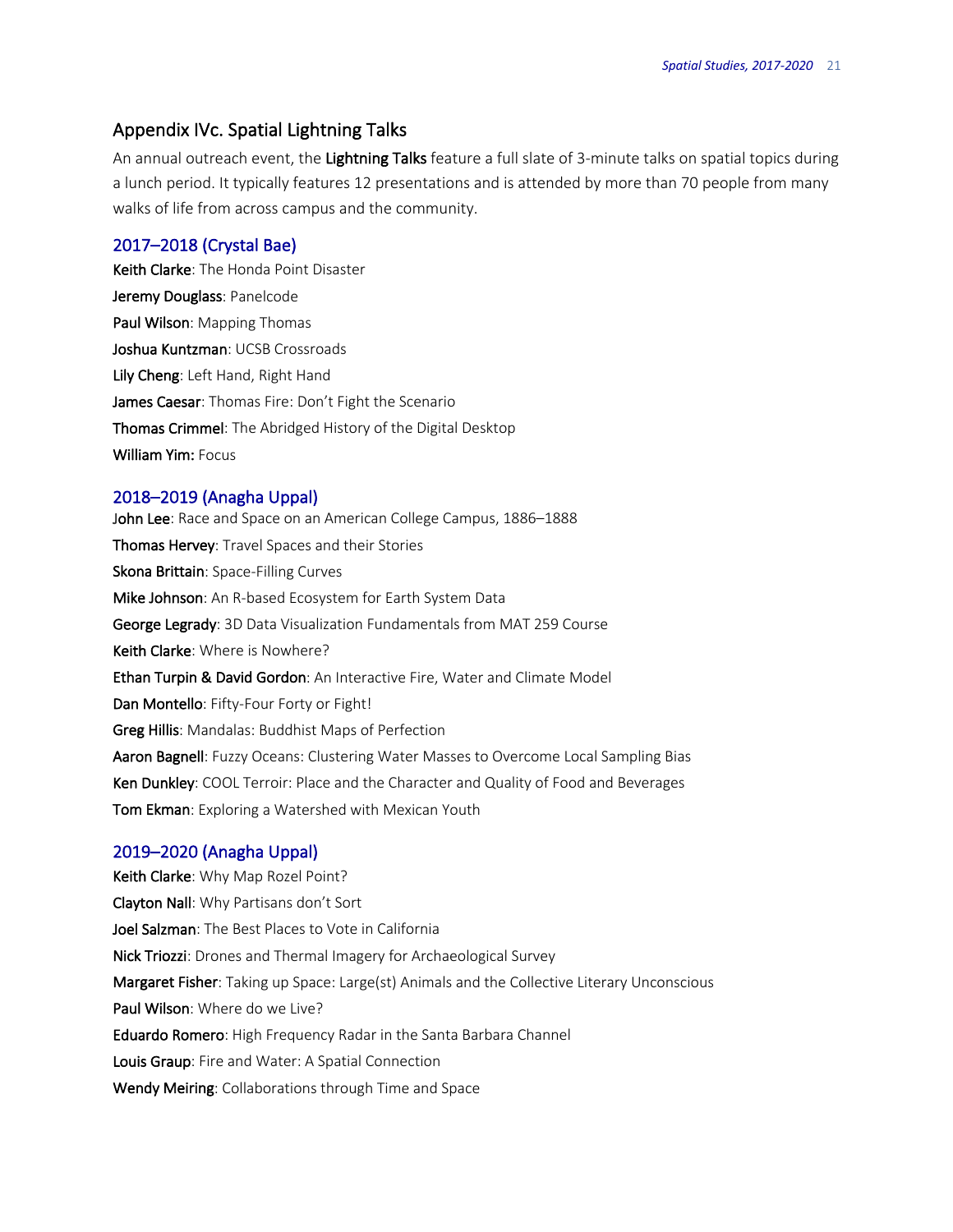Thomas Crimmel: Ancient Real Estate at the Maya Center of El Pilar Pratik Raghu: Spaces of Hope under State Terrorism Zoe Hinck: Mapping Professional Networks

### Appendix IVd. Specialist Meetings

Each specialist meeting typically convenes 25–45 researchers from around the world to discuss a single cutting-edge topic, and to formulate a community research agenda. Fifty such meetings have been held since 1988, with support from a variety of funding sources, including NSF, NIH, Google, and Esri.

### 2017–2018

### Leadership Workshop on Locational Analytics in Business

### January 31–February 2, 2018

Location Analytics is the subset of Business Analytics that is concerned with gaining insights by analyzing the spatial component of business data. Leading retail, real estate, finance, manufacturing, and logistics firms, among others, implement location strategies to gain competitive advantage. Furthermore, a new generation of business researchers and educators is beginning to recognize location analytics as a distinctive professional specialty. The role of academics in this field can be to simplify location analysis, propose innovative new theories and methodologies, and educate business and technology leaders. This 3-day workshop prepared selected early-career researchers to do just that. Participants interacted with leading scholars in geographic information science and other related fields, and led breakout discussions on relevant subtopics.

## 2018–2019

### International Conference on the Internet of Things

#### October 15–18, 2018

Attended by more than 90 participants and being part of the long-lasting IOT conference series, the conference discussed the rapid advancement and ubiquitous penetration of mobile networks, Web-based information creation and sharing, and how software-defined networking technology enable us to sense, predict and control the physical world using information technology. To maximize the social and economic benefit of the technology, issues of interoperability, data and service mash-ups, the development of open platforms, and standardization across technology layers were discussed. The Center was the main organizer as the topic was one of our focal areas in 2017-2020. The conference was a success and Janowicz was invited to serve on the IOT series' Steering Committee.

#### Spatial Discovery III

#### May 1–3, 2019

Discovery III, the third and final specialist meeting on the topic of spatial discovery, marks the culmination of research and prototyping efforts to make research data discoverable by location. The meeting will expand discussions from the prior meeting held in May 2017, with the substantial new turn toward discovery in topic spaces. Recent developments at UCSB include experimentation with the expansion of visualization in ArcGIS Online to topic spaces and the propelling of research data curation efforts on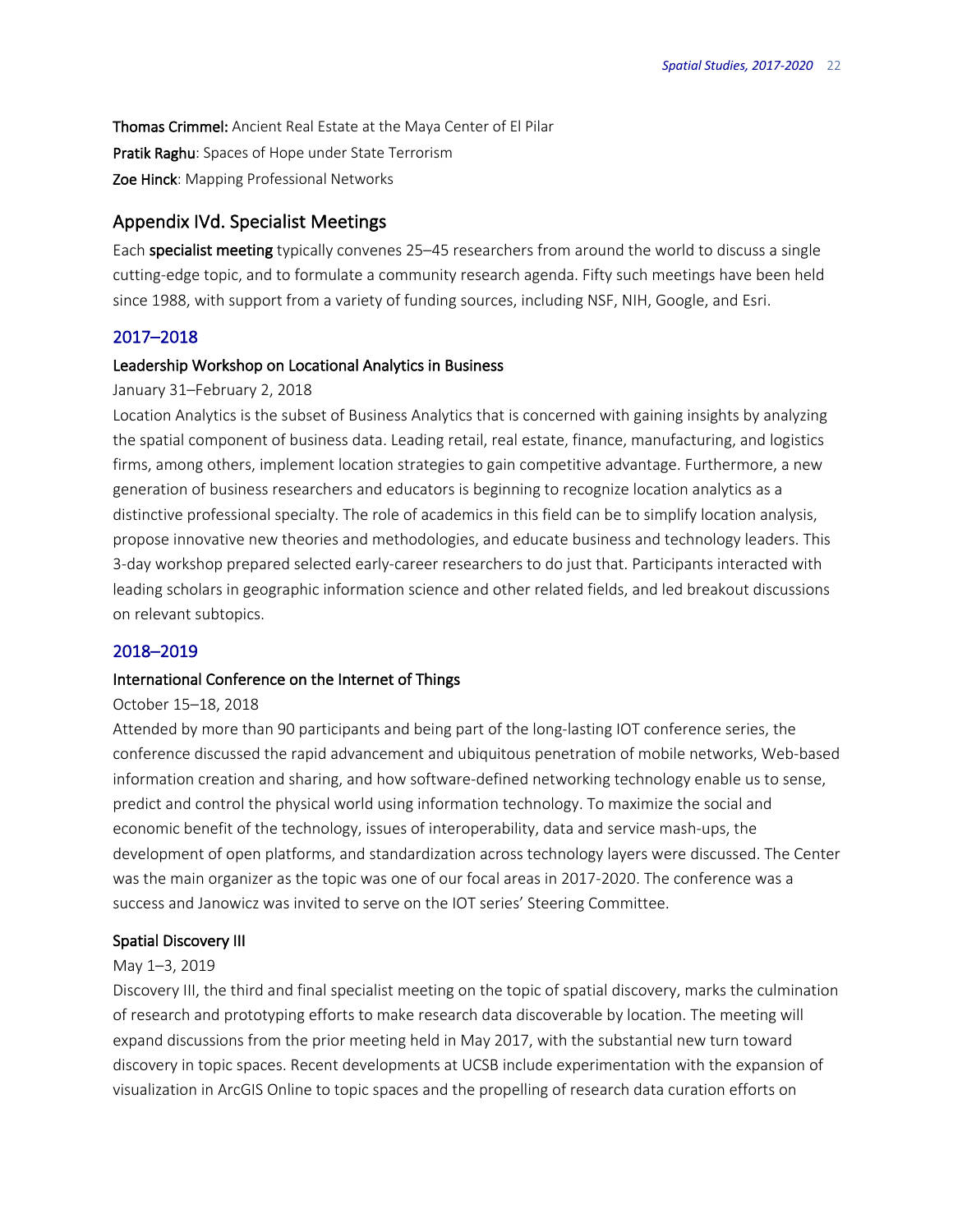campus through an NSF-supported pilot project. In addition to sharing and discussing research and development, the meeting seeks to discuss future prospects for enabling spatial discovery in a university library setting. Building on the productive disciplinary mixes of the 2015 and 2017 meetings, librarians will again meet with GIS and information retrieval experts.

### 2019–2020

### Spatial Data Science Symposium

### December 9–11, 2020

Space and time matter not only for the obvious reason that everything happens somewhere and at some time, but because knowing where and when things happen is critical to understanding why and how they happened or will happen. Spatial data science is concerned with the representation, modeling, and simulation of spatial processes, as well as with the publication, retrieval, reuse, integration, and analysis of spatial data. It generalizes and unifies research from fields such as geographic information science, geoinformatics, geo/spatial statistics, remote sensing, and transportation studies, and fosters the application of methods developed in these fields to outside disciplines ranging from the social to the physical sciences. In doing so, research on spatial data science must address a variety of new challenges that relate to the diversity of the utilized data and the underlying conceptual models from various domains, the opportunistic reuse of existing data, the scalability of its methods, the support of users not familiar with the language and methods of traditional geographic information systems, the reproducibility of its results that are often generated by complex chains of methods, the uncertainty arising from the use of its methods and data, the visualization of complex spatiotemporal processes and data about them, and, finally, the data collection, analysis, and visualization playing out in near real-time. The meeting brought together 43 academic and industry representatives from fields such as geographic information science, geoinformatics, geo/spatial statistics, remote sensing, and transportation studies, with interest in setting an interdisciplinary research agenda to advance spatial data science methods and practice, both from scientific and engineering viewpoints. The feedback was very positive and participants expressed a strong interest in a follow-up, larger event in 2020 or 2021.

### Appendix IVe. spatial@ucsb.local Poster and Plenary Session

This annual outreach event strives to foster relations between the academic and non-academic local community, drawing participation from Santa Maria, Santa Barbara, and Ventura Counties. The community is invited to participate in and attend a **poster and plenary session**, as well as the Channel Islands Regional GIS (CIRGIS) quarterly meeting. Posters feature the work of UCSB students and faculty, as well as community projects. Typically, 30 to 40 participants display their research in a poster format or as computer-based demonstrations, and have an opportunity to explain their work to attendees and visitors.

The sessions attract between 180 and 250 participants for the program. Thematic topics and speakers for these events are listed below:

## spatial@ucsb.local2018—Improving Information Accuracy for Extreme Events (June 6, 2018) Speakers: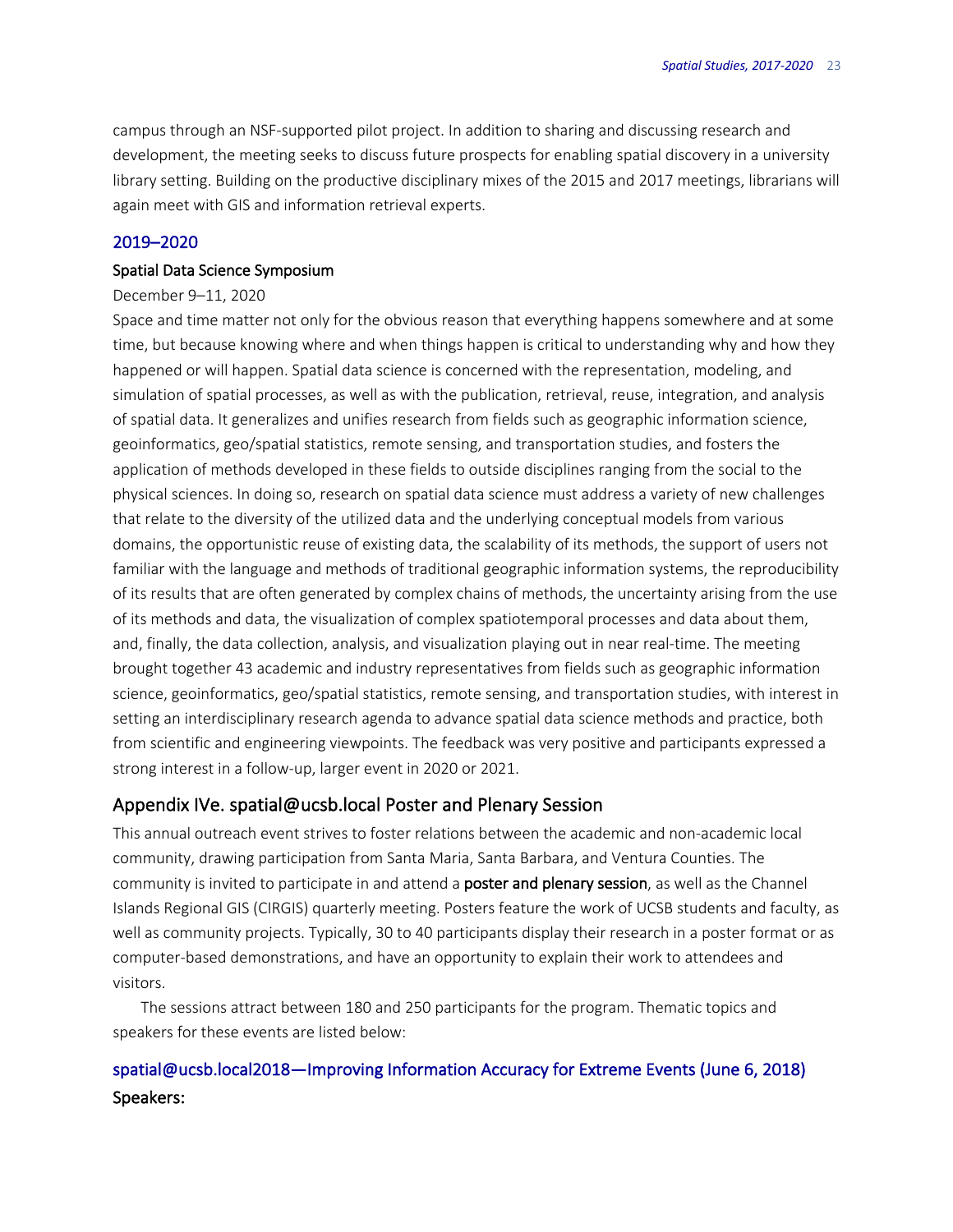Chris S. Renschler, (Dept. of Geography, University at Buffalo (SUNY), Dept. of Biological and Environmental Engineering, University of Tokyo) *Integrated Extreme Events Management: Communicating Processes and Options for Stakeholders*

Jessica White (Direct Relief International, Research Analyst) *Communications for Humanitarian Crisis Response: Using Data to Help Those Who Need It Most*

### CIRGIS Presenters:

Zacharias Hunt (GIS Manager, Z-WORLD GIS, CIRGIS Past-President and Board Member) *Post-Thomas Fire Hydrology and Flood Hazard Mapping*

Hassan Kasraie (Kasraie Consulting, CIRGIS Past-President and Board Member) *Montecito Mudslides—Road to Recovery with GIS*

### spatial@ucsb.local2019—*Spatial Data for Smarter Cities* (June 6, 2019)

### Speakers:

Mahnoosh Alizadeh (Dept. of Electrical and Computer Engineering, UCSB) *Opportunities and Challenges of Transportation Electrification in Smart Cities*

Konstadinos (Kostas) Goulias (Dept. of Geography, UCSB) *Activity-Travel GeoSimulation for Smart City Planning, Design, and Operations*

### CIRGIS Presenters:

Kurt Shellhause (Kasraie Consulting, Water Resource Engineer) *Thinking Inside the Box, Outside the Box, and about What could Destroy our Box*

#### spatial@ucsb.local2020—*Sea Level Rising* (June 3, 2020)

Speakers: TBA CIRGIS Presenters: TBA

## Appendix IVf. Spatial Data Science Hangout

This new initiative was begun in February 2019.To bridge the interaction across the various subcommunities of GIS and GIScience, the Center explored the possibility that Spatial Data Science may be an opportunity to establish an overarching, unifying community of researchers interested in scientific aspects of representing, publishing, retrieving, and integrating spatial data that is strong enough to make a long-term impact with a particular focus on graduate students.

Initiating the Spatial Hangout in 2019 as an informal forum for discussion, the Center invited all students interested in Spatial Data Science to initiate a series of discussion with the goal to also inform the planning for the Spatial Data Science symposium in December 2019. Spatial Data Science Hangouts were held on February 26, March 18, May 10, October 17, and November 19, 2019. Conversations soon spun off into an active Slack channel for data scientists to converse and ideate. These hangouts are planned going forward for the coming years. For now, and starting in early February 2020, the hangouts have resulted in an interest group of students that work with Janowicz on modeling the effects of the new coronavirus on transportation networks and supply chain management in the context of knowledge graphs.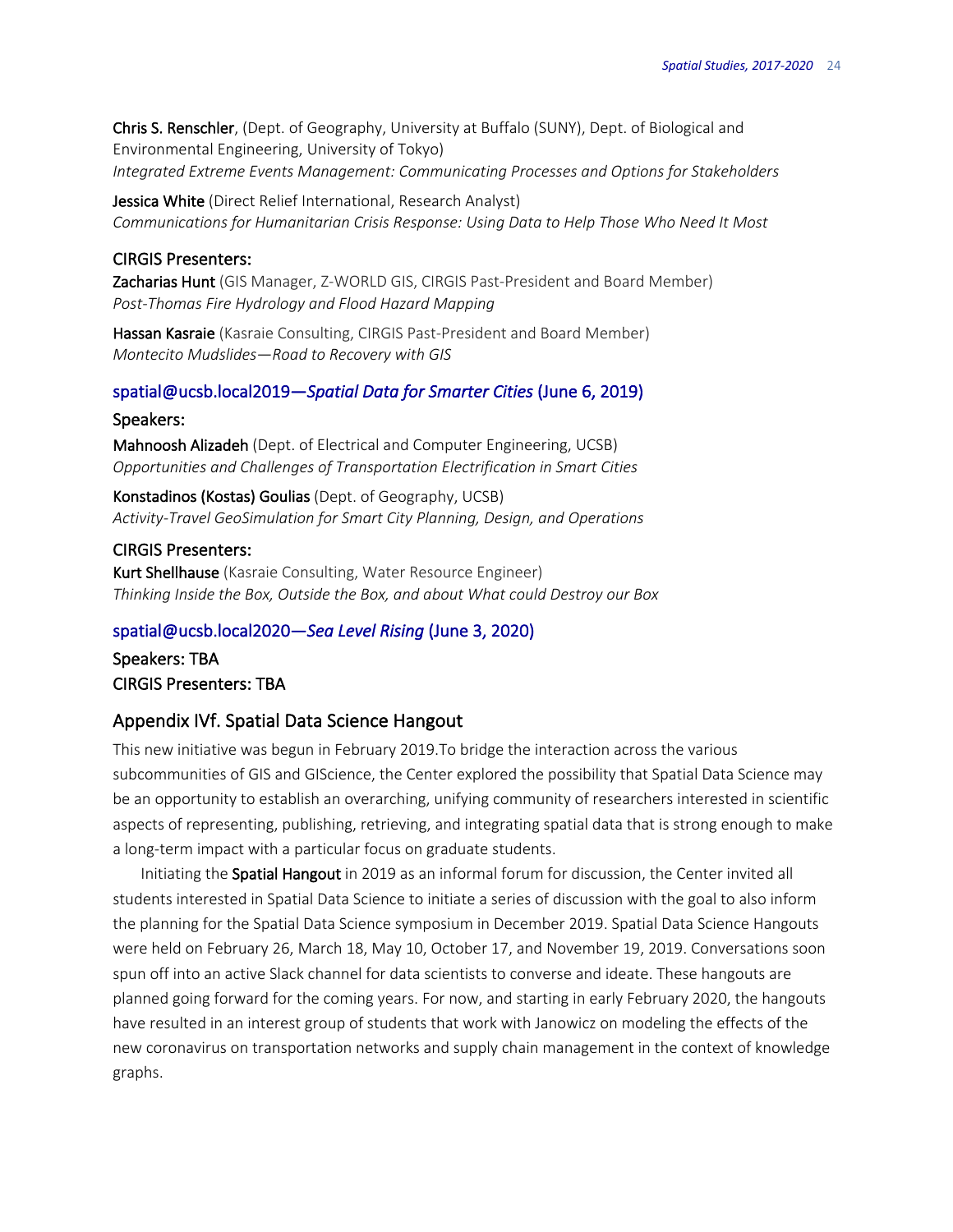### IVg. Organization of Scientific Events

### Events Co-organized by Krzysztof Janowicz

- *Program Chair* 9th International Conference on Knowledge Capture (K-CAP 2017)
- *Co-Chair* Linked Data on the Web Workshop co-located with WWW 17 (LDOW 2017)
- *Co-Organizer* GeoVoCamp Washington DC 2017
- *Co-Organizer* Leadership Workshop on Location Analytics in Business (Spatial Center)
- *Program Chair* 1st United States Semantics Symposium (US2TS 2018)
- *Co-Organizer* Symposium on Blockchain and Distributed Ledger Technologies for Spatial Information and Analysis
- *Co-Chair* Linked Data on the Web Workshop co-located with WWW 18 (LDOW 2018)
- *General Chair* 8th International Conference on the Internet of Things (IOT 2018)
- *Main Organizer* 1st Spatial Data Science Symposium (SDSS)
- *Program Chair* 2nd United States Semantics Symposium (US2TS 2019)
- *Program Chair* 16th Extended Semantic Web Conference (ESWC)
- *Co-Chair* Linked Data on the Web Workshop at WWW 19 (LDOW/LDDL 2019)
- *Co-Chair* 1st International Workshop on Sensors and Actuators on the Web (SAW2019)
- *Co-Chair* 10th Workshop on Ontology Design and Patterns (WOP2019)
- *Program Chair* Resource track chair of Intern. Semantic Web Conference 2020 (ISWC)
- *Program Chair* 11th Intern. Conf. on Geographic Information Science (GIScience 2020)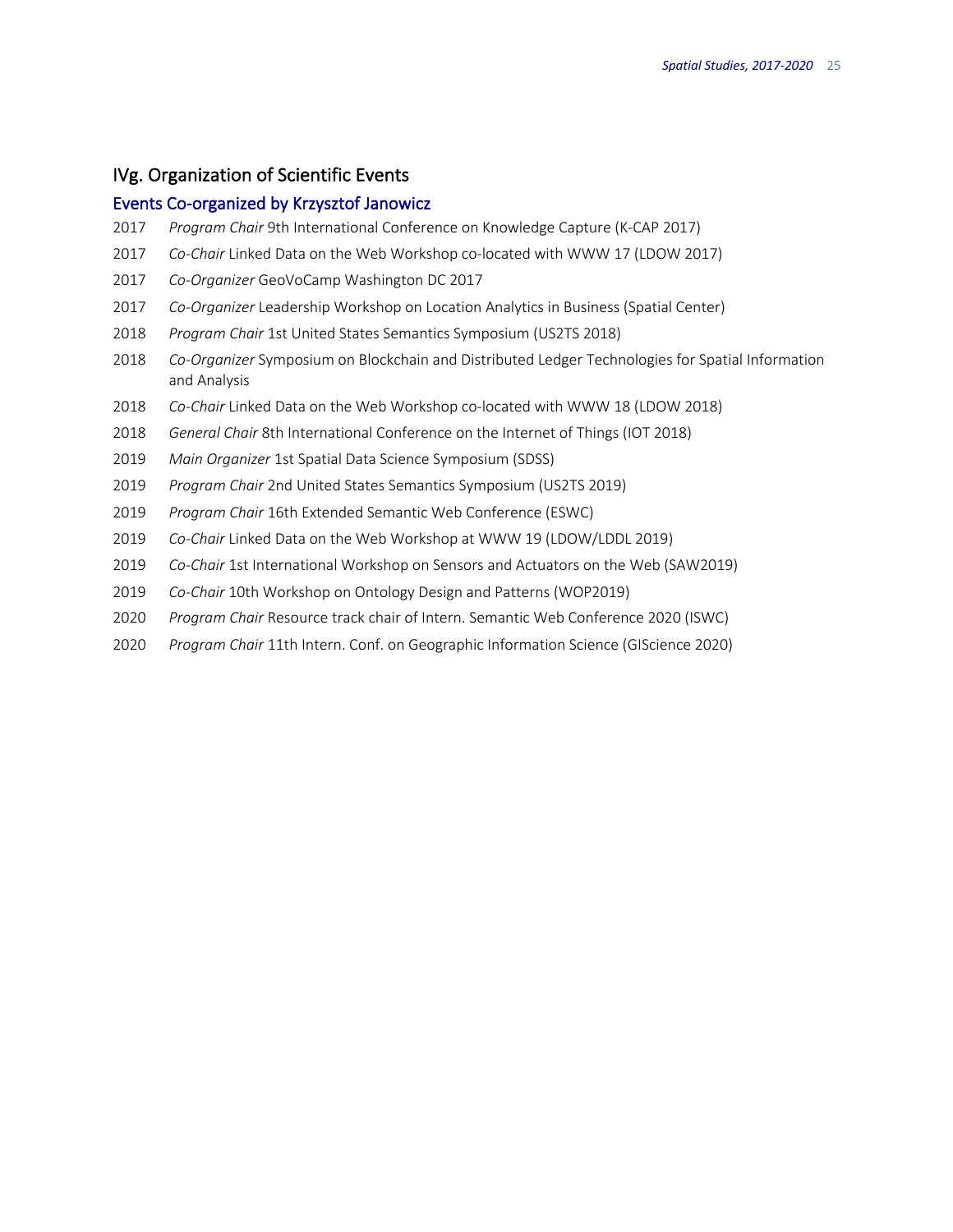## Appendix V: Collaboration, International and Local

## Appendix Va. Interdisciplinary Research Collaboratory

The Center has played a pivotal role in conceiving and implementing the Interdisciplinary Research Collaboratory, a campus-wide initiative in collaboration with the UCSB Library. Championed by Kuhn and Denise Stephens and Kristin Antelman (university librarians, UCSB Library). The Collaboratory provides a physical environment for researchers to collaborate, explore, and resolve disparate questions using digital tools and focusing on qualitative and quantitative research across the physical and social sciences, as well as the humanities. The Collaboratory and its facilities support data creation, curation, and analysis particularly spatial analysis—locally and globally, raising the visibility and impact of research.

To support the development of the Collaboratory, the Center co-organized two Expert Meetings on Spatial Discovery (June 2015, May 2017) and hosted a third meeting in May 2019 (Appendix IVd).

## Appendix Vb. Visitors (2017–2020)

To facilitate international scientific networking and collaborative research, the Center hosted productive visits by eight scholars and scientists during this period. Visitors have given presentations in the ThinkSpatial Brown-bag series, interacted and collaborated with UCSB faculty and students in research and educational activities, and have participated in Center-sponsored workshops and specialist meetings. This list demonstrates the range of scholars who have conducted their research at the Center.

| Kazem Afradi                    | University of Tehran                  | February-July 2020 |
|---------------------------------|---------------------------------------|--------------------|
| <b>Nick Guidice</b>             | University of Maine                   | January-February 2 |
| Ekaterina Egorova               | Swiss National Science Foundation     | September 2019-M   |
| <b>Weiming Huang</b>            | Lund University                       | September-Novem    |
| <b>Carlos Carbonell Carrera</b> | La Laguna University                  | March-June 2019    |
| Pyry Kettunen                   | Finnish Geospatial Research Institute | February-August 20 |
| <b>Emmanuel Papadakis</b>       | University of Salzburg                | March-August 2017  |
| Marc Thiemann                   | University of Bremen                  | January-June 2017  |

February–July 2020 January–February 2020 September 2019–March 2020 September–November 2019 March–June 2019 te February-August 2018 March–August 2017

## Appendix Vc. Undergraduate Student Interns

## 2017-2018

| Sooraj Sekhar    | Geography        |
|------------------|------------------|
| Jiamin Tan       | Geography        |
| Ankush Rayabhari | Computer Science |

## 2018-2019

Nate Diamond

## 2019-2020

Julia Santos Geography Cara Chinn Environmental Studies